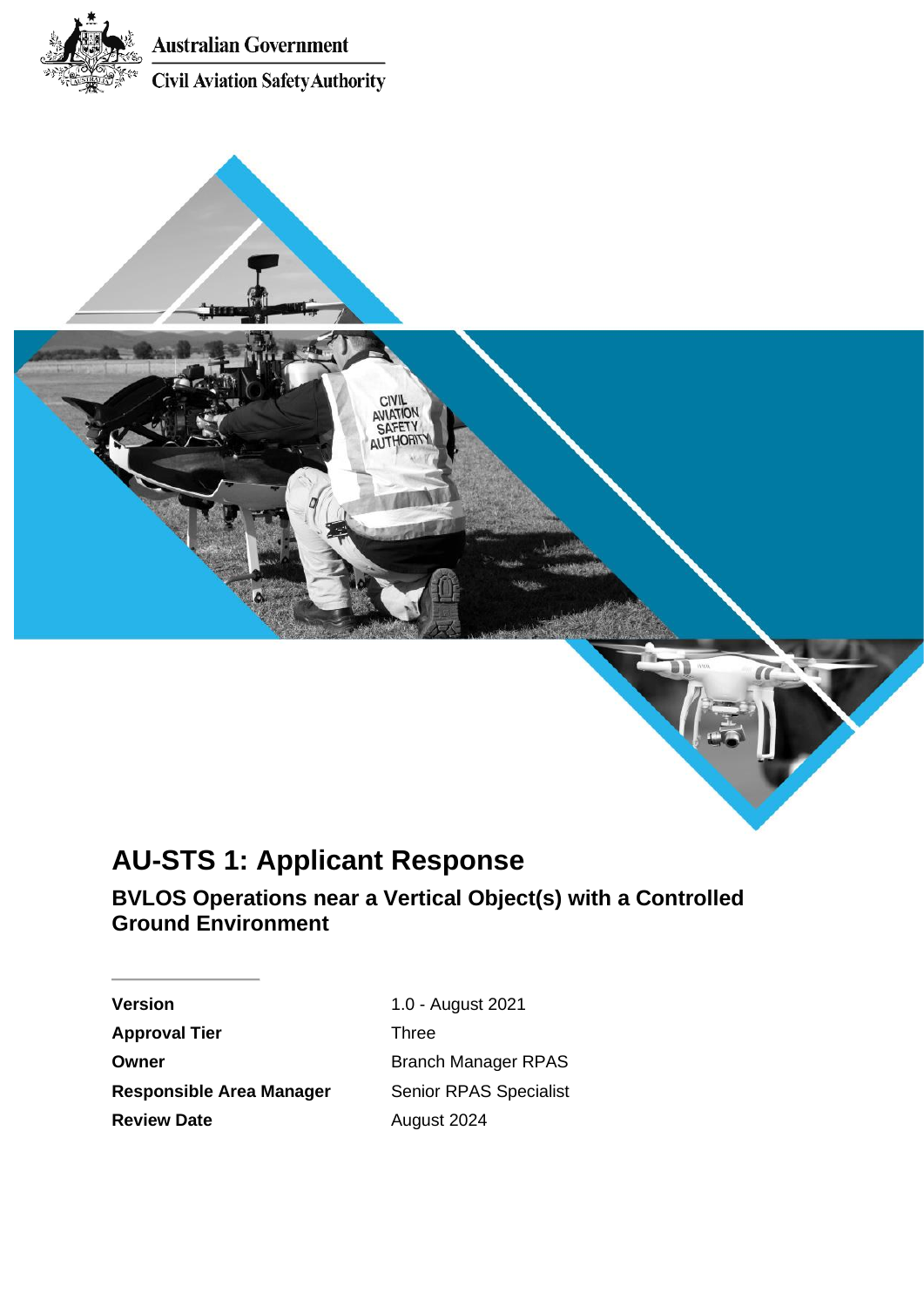# <span id="page-1-0"></span>**Table of contents**

|             | <b>Table of contents</b>                              |    | $\mathbf{2}$ |
|-------------|-------------------------------------------------------|----|--------------|
|             | <b>Forms</b>                                          |    | 3            |
|             | <b>Revision history</b>                               |    | 3            |
|             | Glossary                                              |    | 3            |
| 1           | <b>Introduction</b>                                   |    | 7            |
| $\mathbf 2$ | <b>Scope</b>                                          |    | 8            |
|             | 2.1 Standard Scenario Characterisation and Provisions | 9  |              |
| 3           | <b>Application</b>                                    |    | 15           |
|             | 3.1 Concept of Operations (CONOPs)                    | 15 |              |
|             | 3.2 Ground Risk Considerations                        | 15 |              |
|             | 3.3 Air Risk Considerations                           | 18 |              |
|             | 3.4 Confirmation                                      | 21 |              |
| 4           | <b>Additional Supporting Materials</b>                |    | 22           |
|             | 4.1 Operational Procedures                            | 22 |              |
|             | 4.2 Additional mitigations                            | 22 |              |
|             | 4.3 RPA Containment                                   | 24 |              |
| 5           | <b>Submitting an Application</b>                      |    | 26           |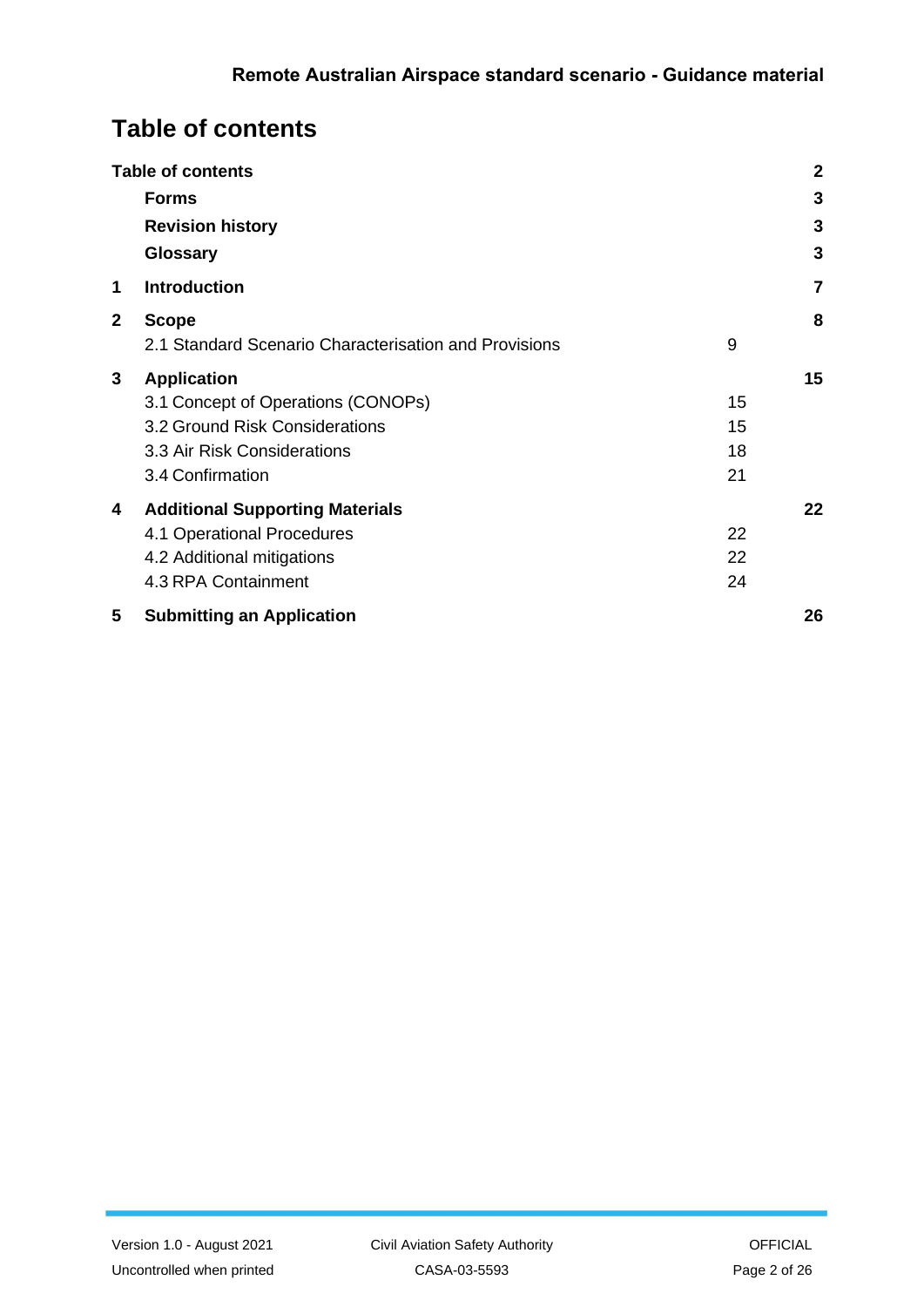## **Reference material**

| Document type     | Title                                                           |
|-------------------|-----------------------------------------------------------------|
| Publication       | JARUS SORA version 2                                            |
| Regulation        | Part 101 Manual of Standards                                    |
| Guidance Material | Standard Scenario Application and Documents - Guidance Material |

# <span id="page-2-0"></span>**Forms**

| Form N°.    | <b>Title</b>                             |
|-------------|------------------------------------------|
| Form 101-09 | Application for RPA flight authorisation |

# <span id="page-2-1"></span>**Revision history**

Revisions to this manual are recorded below in order of most recent first.

| Version N°. | <b>Date</b> | <b>Parts / sections</b> | <b>Details</b> |
|-------------|-------------|-------------------------|----------------|
| 1.0         | August 2021 | All                     | First issue    |

# <span id="page-2-2"></span>**Glossary**

## **Acronyms and abbreviations**

| <b>Acronym / abbreviation</b> | <b>Description</b>                         |
|-------------------------------|--------------------------------------------|
| <b>ABS</b>                    | <b>Australian Bureau of Statistics</b>     |
| ADS-B                         | Automatic Dependent Surveillance-Broadcast |
| <b>AEC</b>                    | Airspace Encounter Category                |
| <b>AGL</b>                    | Above Ground Level                         |
| AMSL                          | Above Mean Sea Level                       |
| <b>ARC</b>                    | Air Risk Class                             |
| <b>ATC</b>                    | Air Traffic Control                        |
| AU-STS                        | Australian Standard Scenario               |
| <b>BVLOS</b>                  | Beyond Visual Line of Sight                |
| <b>CASA</b>                   | Civil Aviation Safety Authority            |
| C2                            | <b>Command and Control</b>                 |
| C <sub>3</sub>                | Command, Control and Communication Link    |
| <b>CONOPS</b>                 | <b>Concept of Operations</b>               |
| <b>CRM</b>                    | Crew Resource Management                   |
| CTR/CTZ                       | <b>Control Zone</b>                        |
| <b>DAA</b>                    | Detect and Avoid                           |
| <b>EMS</b>                    | <b>Emergency and Medical Service</b>       |
| <b>ERP</b>                    | <b>Emergency Response Plan</b>             |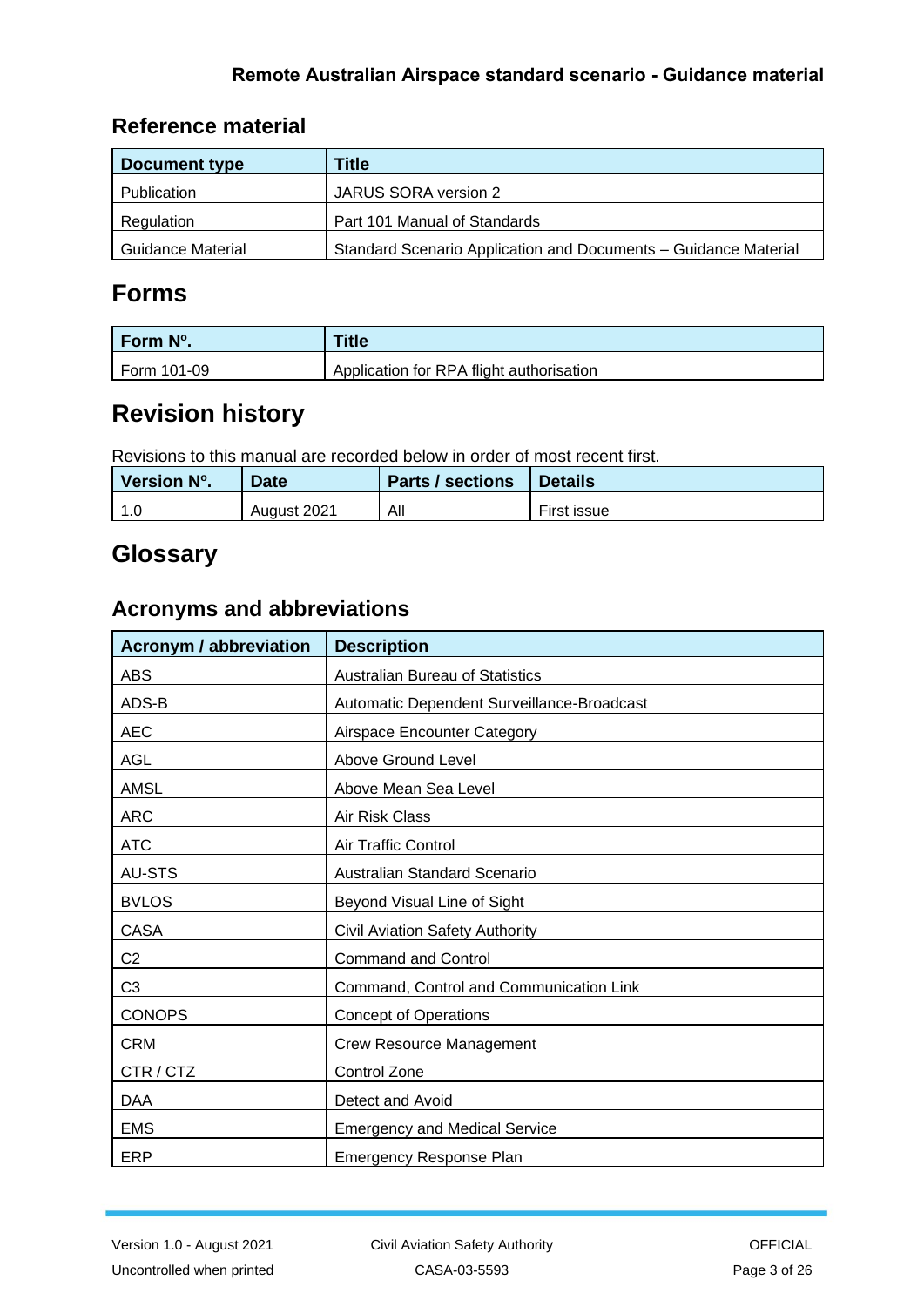| <b>Acronym / abbreviation</b> | <b>Description</b>                                                 |
|-------------------------------|--------------------------------------------------------------------|
| <b>EVLOS</b>                  | <b>Extended Visual Line of Sight</b>                               |
| <b>FLARM</b>                  | Flight and Alarm                                                   |
| ft                            | Feet                                                               |
| <b>GNSS</b>                   | <b>Global Navigation Satellite System</b>                          |
| <b>GPS</b>                    | <b>Global Positioning System</b>                                   |
| <b>HMI</b>                    | Human Machine Interface                                            |
| <b>ICAO</b>                   | International Civil Aviation Organisation                          |
| J                             | Joules                                                             |
| <b>JARUS</b>                  | Joint Authorities for Rulemaking of Unmanned Systems               |
| kJ                            | Kilojoules                                                         |
| km                            | Kilometre                                                          |
| <b>LTE</b>                    | Long Term Evolution. LTE is a 4G wireless communications standard. |
| m                             | <b>Metres</b>                                                      |
| <b>MC</b>                     | Maintenance Controller                                             |
| <b>MTOM</b>                   | Maximum Take-off Mass                                              |
| <b>NM</b>                     | <b>Nautical Miles</b>                                              |
| <b>OEM</b>                    | <b>Original Equipment Manufacturer</b>                             |
| <b>OSO</b>                    | <b>Operational Safety Objective</b>                                |
| Part 101 MOS                  | Part 101 (Unmanned Aircraft and Rockets) Manual of Standards 2019  |
| ReOC                          | RPA Operator's Certificate                                         |
| <b>RP</b>                     | <b>Remote Pilot</b>                                                |
| <b>RPA</b>                    | <b>Remotely Piloted Aircraft</b>                                   |
| <b>RPAS</b>                   | <b>Remotely Piloted Aircraft Systems</b>                           |
| <b>RPIC</b>                   | Remote Pilot in Command                                            |
| <b>RPS</b>                    | <b>Remote Pilot Station</b>                                        |
| SAIL                          | Specific Assurance and Integrity Level                             |
| <b>SORA</b>                   | <b>Specific Operation Risk Assessment</b>                          |
| <b>TMPR</b>                   | <b>Tactical Mitigation Performance Requirements</b>                |
| <b>VMC</b>                    | <b>Visual Meteorological Conditions</b>                            |
| <b>VLOS</b>                   | Visual Line of Sight                                               |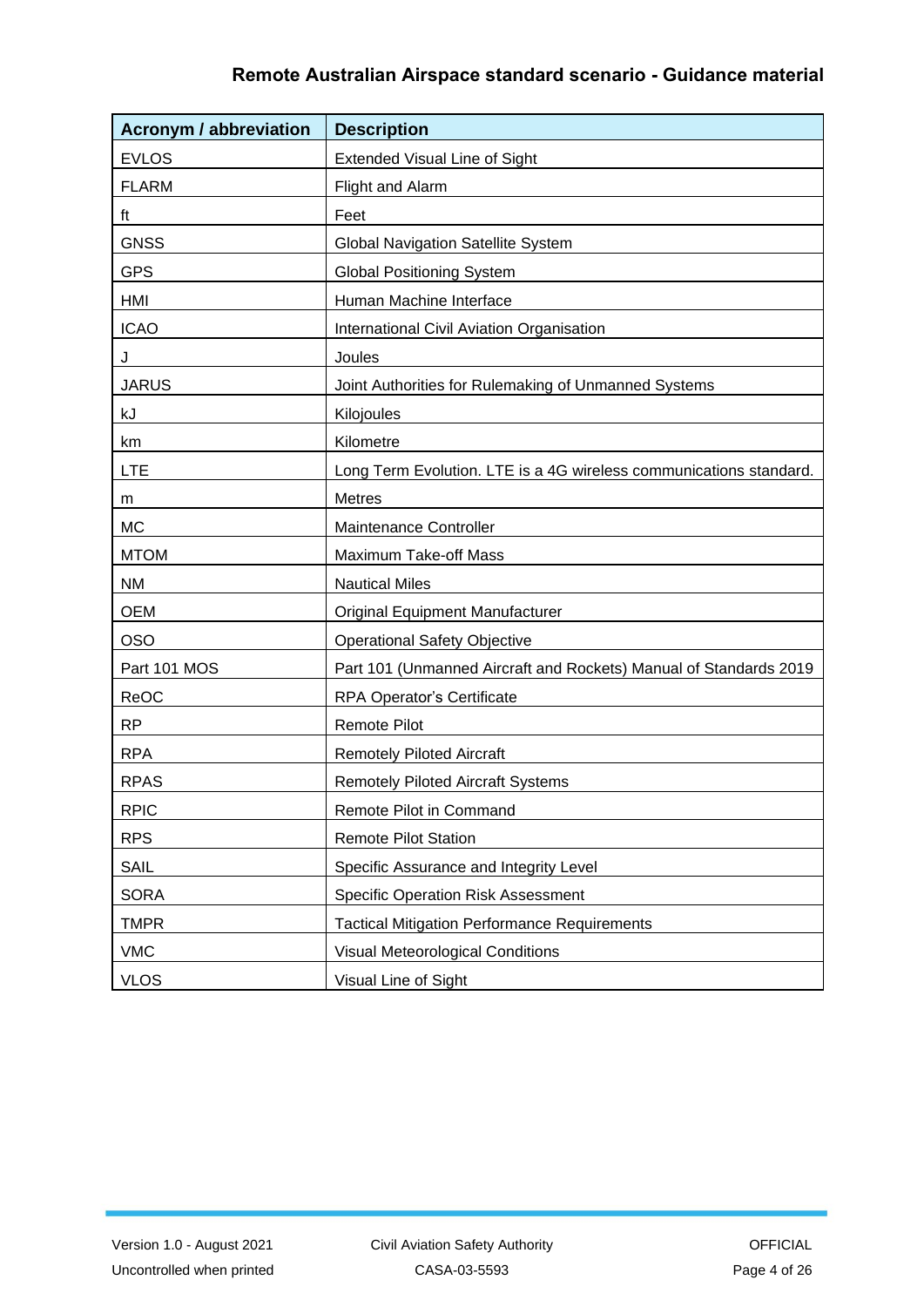# **Definitions**

| <b>Term</b>                              | <b>Definition</b>                                                                                                                                                                                                                                                                                                                                                                                                                                     |  |
|------------------------------------------|-------------------------------------------------------------------------------------------------------------------------------------------------------------------------------------------------------------------------------------------------------------------------------------------------------------------------------------------------------------------------------------------------------------------------------------------------------|--|
| <b>Active Participants</b>               | Those persons directly involved with the operation of the RPA or fully<br>aware that the RPA operation is being conducted near them. They are<br>fully aware of the risks involved with the RPA operation and have<br>accepted these risks.                                                                                                                                                                                                           |  |
|                                          | Active participants are informed on and able to follow relevant<br>effective emergency procedures and / or contingency plans.                                                                                                                                                                                                                                                                                                                         |  |
| <b>Atypical Airspace</b>                 | Airspace where the unmitigated risk of an encounter between an RPA<br>and a conventionally piloted aircraft is acceptably low.                                                                                                                                                                                                                                                                                                                        |  |
|                                          | This can be:                                                                                                                                                                                                                                                                                                                                                                                                                                          |  |
|                                          | restricted airspace (e.g. segregated / restricted areas)<br>airspace designated 'atypical' by the competent authority<br>airspace where conventionally piloted aircraft do not routinely<br>fly (e.g. within 120 m from buildings)<br>airspace characterisation where the collision risk between an<br>RPA and conventionally piloted aircraft is not greater than the<br>target level of safety of 1E-7 Mid Air Collisions (MAC) per<br>flight hour. |  |
| Beyond Visual Line of Sight<br>(BVLOS)   | An RPAS operation whereby the RPIC is not able to maintain visual<br>unaided contact with the aircraft at all times.                                                                                                                                                                                                                                                                                                                                  |  |
| <b>Controlled Ground</b><br>Environment  | is defined as the intended RPA operational area that only involves<br>active participants. The assurance that there will be no non-active<br>participants in the area of operation is under full responsibility of the<br>operator (i.e. Landholder controls access to site).                                                                                                                                                                         |  |
| Dangerous Goods                          | Articles or substances listed as dangerous goods in the ICAO<br>Technical Instructions, or which are classified according to those<br>instructions.                                                                                                                                                                                                                                                                                                   |  |
| Extended Visual Line of<br>Sight (EVLOS) | An RPAS operation whereby the RPIC maintains an uninterrupted<br>situational awareness of the airspace and ground environment in<br>which the RPA operation is being conducted via visual airspace<br>surveillance through one or more human observers, possibly aided by<br>technology means.                                                                                                                                                        |  |
| Improbable                               | For the purpose of this assessment, this refers to a 'qualitative'<br>interpretation i.e. "unlikely to occur in each RPAS during its total life,<br>but which may occur several times when considering the total<br>operational life of a number of RPAS of this type."                                                                                                                                                                               |  |
| Probable                                 | For the purpose of this assessment, this refers to a 'qualitative'<br>interpretation i.e. "anticipated to occur one or more times during the<br>entire system / operational life of an item."                                                                                                                                                                                                                                                         |  |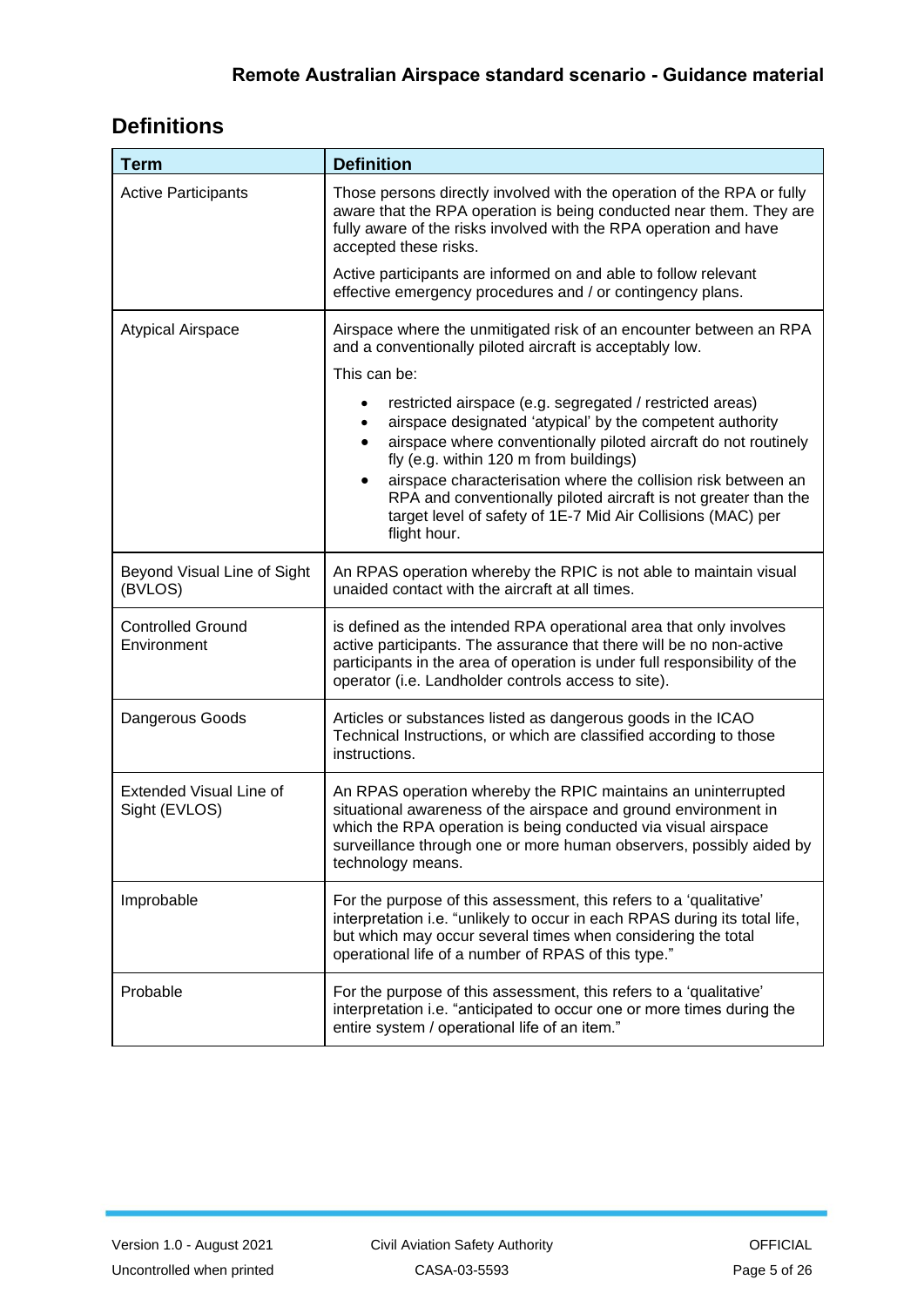| <b>Term</b>                       | <b>Definition</b>                                                                                                                                                                                                                                                                                                                           |
|-----------------------------------|---------------------------------------------------------------------------------------------------------------------------------------------------------------------------------------------------------------------------------------------------------------------------------------------------------------------------------------------|
| <b>Relevant Airspace</b>          | Areas and airspace within the no-fly zone of an aerodrome or<br>helicopter landing site, as defined in MOS Part 101.                                                                                                                                                                                                                        |
|                                   | In general terms, for an aerodrome these areas include:                                                                                                                                                                                                                                                                                     |
|                                   | areas and airspace within 3 NM of the movement area of the<br>aerodrome, where the movement area includes areas used<br>for the surface movement of conventionally piloted aircraft,<br>manoeuvring areas and aprons<br>the approach and departure paths of the aerodrome.                                                                  |
|                                   | For a helicopter landing site, this is the area inside a cylinder with a<br>1.5 NM diameter and 400 ft height centred on the helicopter landing<br>site.                                                                                                                                                                                    |
| <b>Relevant Event</b>             | occurs when a conventionally piloted aircraft is within relevant<br>airspace, including when an aircraft is landing, taking off, or<br>manoeuvring on the movement area of the aerodrome or helicopter<br>landing site.                                                                                                                     |
| Remote Australian Airspace        | Airspace defined by CASA as being located in areas that have very<br>low population density and negligible air activity so that these areas<br>can be considered suitable for consideration for RPA BVLOS<br>operations utilising mitigations agreed with CASA.                                                                             |
| Remote Pilot in Command<br>(RPIC) | is responsible for the flight and all actions conducted by the operating<br>crew in support of the flight. For BVLOS operations, the RPIC must<br>hold an IREX or CASA approved BVLOS examination pass. Under<br>Exemption CASA EX46/21, the RPIC does not have to be the RP<br>controlling the RPA.                                        |
| <b>Shielded Operations</b>        | An operation of an RPA within a specified distance, typically 120<br>metres from, and below the top of, a natural or man-made object.                                                                                                                                                                                                       |
| Visual Line of Sight (VLOS)       | An RPA is being operated within the visual line of sight if the person<br>operating the aircraft can continually see, orient, and navigate it to<br>meet the person's separation and collision avoidance responsibilities,<br>with or without corrective lenses, but without the use of binoculars, a<br>telescope or other similar device. |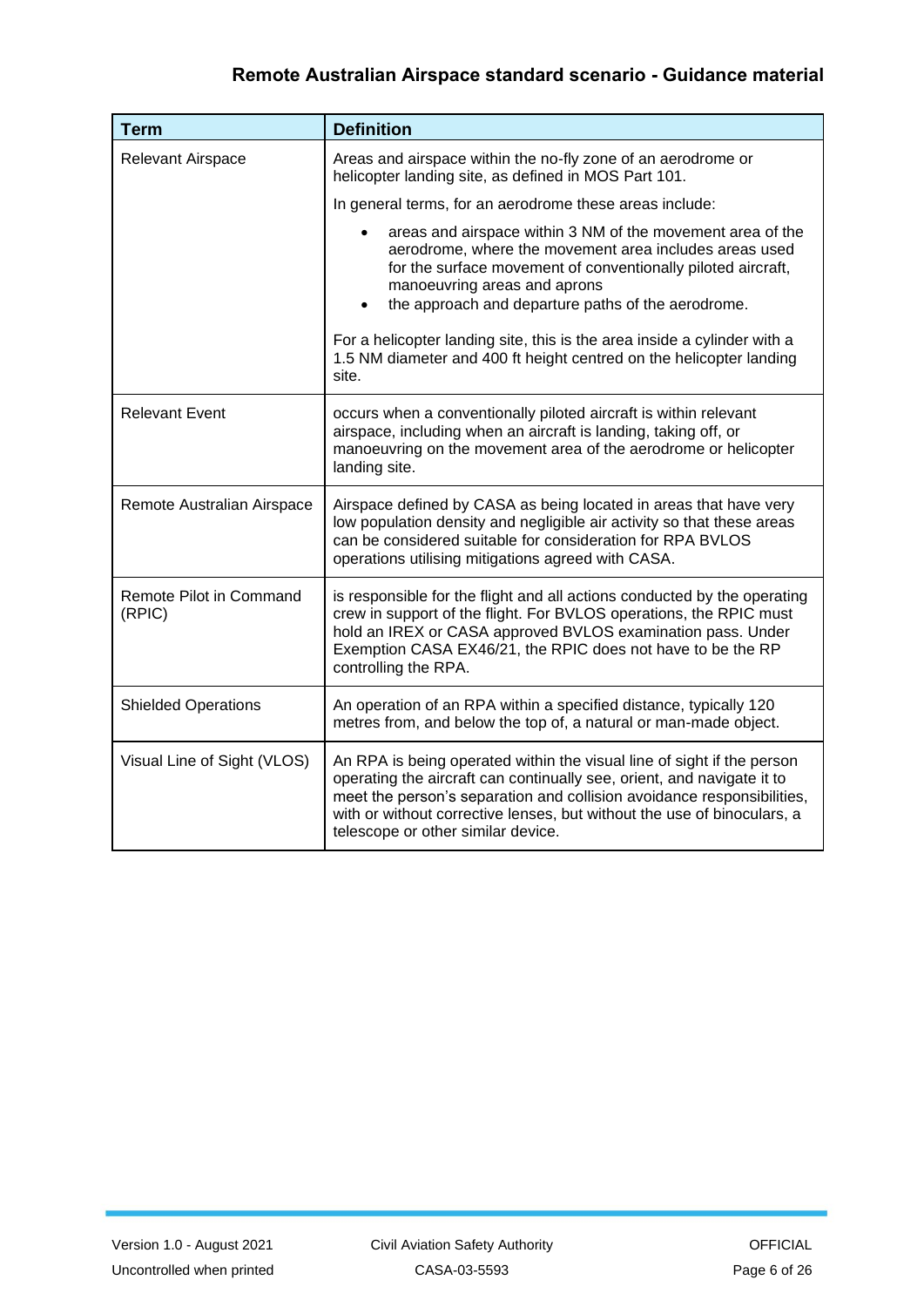# <span id="page-6-0"></span>**1 Introduction**

 For this standard scenario (AU-STS 1), CASA has undertaken a SORA assessment for a predefined Concept of Operations (CONOPs) for a Beyond Visual Line of Sight (BVLOS) operation near a vertical object(s) with a controlled ground environment. Mitigations and the required documentation to show compliance are specified in this document to achieve an acceptable level of safety. CASA has determined the outcome of this SORA assessment to be a SAIL II.

 While not an exhaustive list, the use-cases that fall within this scenario might include inspections or surveillance of infrastructure, such as powerlines, communications towers, wind turbines and / or bridges. This scenario may also cover operations that occur near a vertical object(s) (e.g. a building), but where that object is not the subject or target of the operation. This scenario also requires a controlled ground environment, such as mine sites, wind farms, or other similar locations.

 The SORA is clear that the only way to undertake BVLOS operations without some form of 'detect and avoid' (DAA) is to do so in "atypical airspace" which is airspace that is so devoid of aircraft that the chance of randomly encountering another aircraft is so low that it would meet any target level of safety without additional mitigation. This does not mean that CASA will not require any mitigation for air risk in atypical airspace, but that it is rather an indication of the unmitigated risk in the airspace under consideration.

 Operating an RPA in close proximity to a vertical object is considered atypical airspace as the operation of conventionally piloted aircraft (also referred to as manned aircraft) in such close proximity to a vertical object would be both hazardous and dangerous.

The following assumptions have been made in the development of this scenario:

- (1) The RPA(s) will not be fitted with a DAA system.
- (2) No RPA Traffic Management system will be in operation.
- (3) RPA to RPA conflicts are not considered.
- (4) The applicant will have an Emergency Response Plan (ERP).

 Before proceeding with the BVLOS Standard Scenario Application for BVLOS Operations near Vertical Objects with a Controlled Ground Environment (AU-STS 1), applicants should refer to the Standard Scenario Application and Documents – Guidance Material.

 Although not mandatory, it may also assist to be familiar with the basic SORA concepts and terminology. The SORA package can be downloaded from the JARUS website.

 This STS has not been endorsed by JARUS and is applicable to BVLOS operations in Australian airspace only.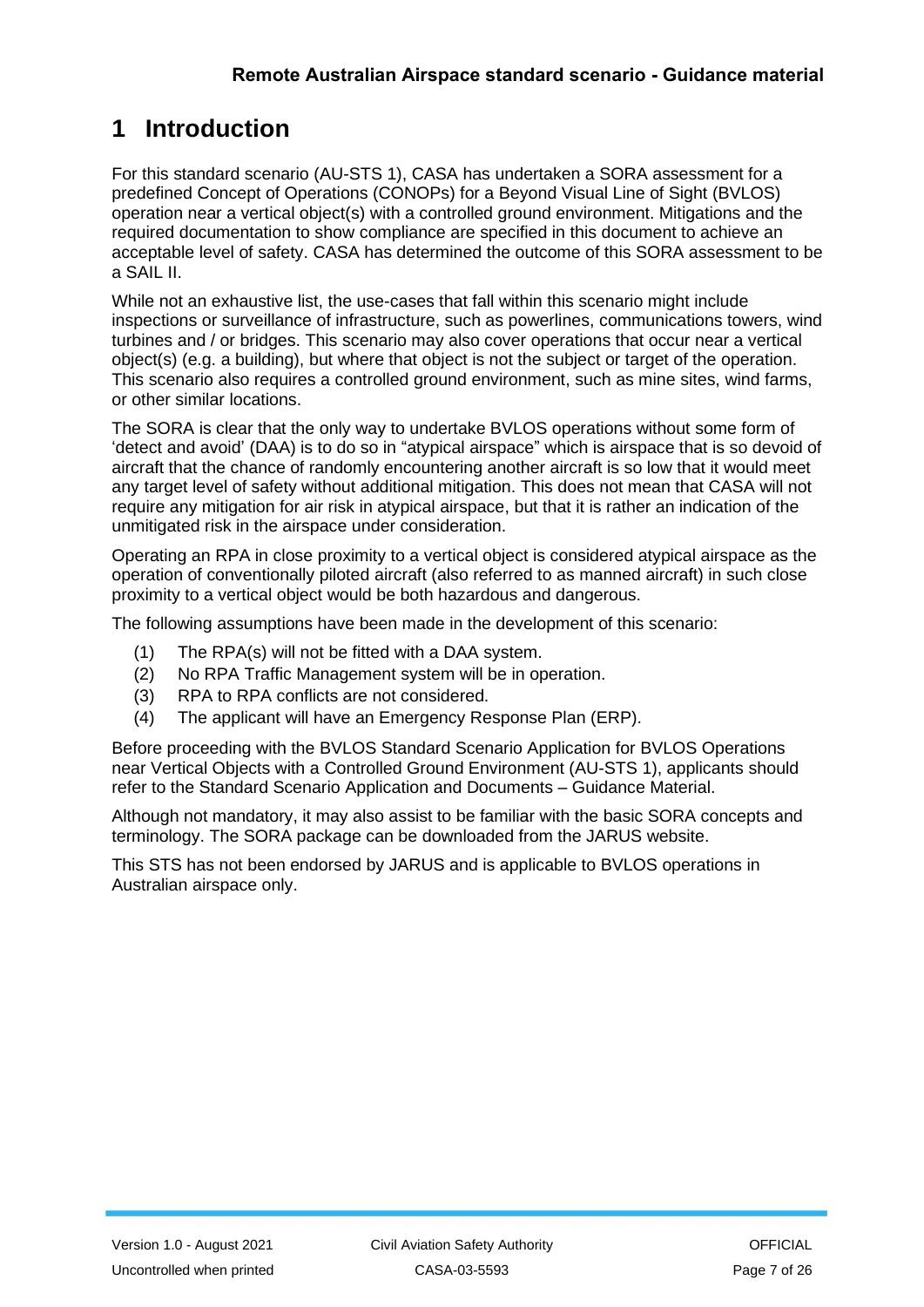# <span id="page-7-0"></span>**2 Scope**

 This document is intended to be used as part of the safety case application for a BVLOS approval to conduct BVLOS operations near vertical objects with a controlled ground environment standard scenario. Examples of vertical objects may be buildings, trees, masts, towers, wind turbines, or powerlines, which can be considered individually or as groups e.g. a windfarm.

 A controlled ground environment could exist or be established within settings, such as mine sites, wind farms, utilities, or other locations where controls are in place to ensure the overflown area only includes active participants, and where there is a level of assurance that there will be no non-active participants in the area.

The safety case assessment has two distinct phases:

- (1) The development of the CONOPS and ensuring that the planned operation complies with this standard scenario. If the CONOPS does not meet the requirements of the standard scenario, there is no benefit in moving on to the second phase.
- (2) Development of the procedures and documentation to support the proposed operation.

 **Figure 1** below provides a visual overview of the ground and airspace attributes for RPAS operations covered within this scenario. These are explained in further detail in [Table 1.](#page-8-1)



**Figure 1: Attributes of AU-STS 1** 

 After reviewing the following information, if the decision is to proceed with an application, review and complete sections 3 and 4 to build a safety case.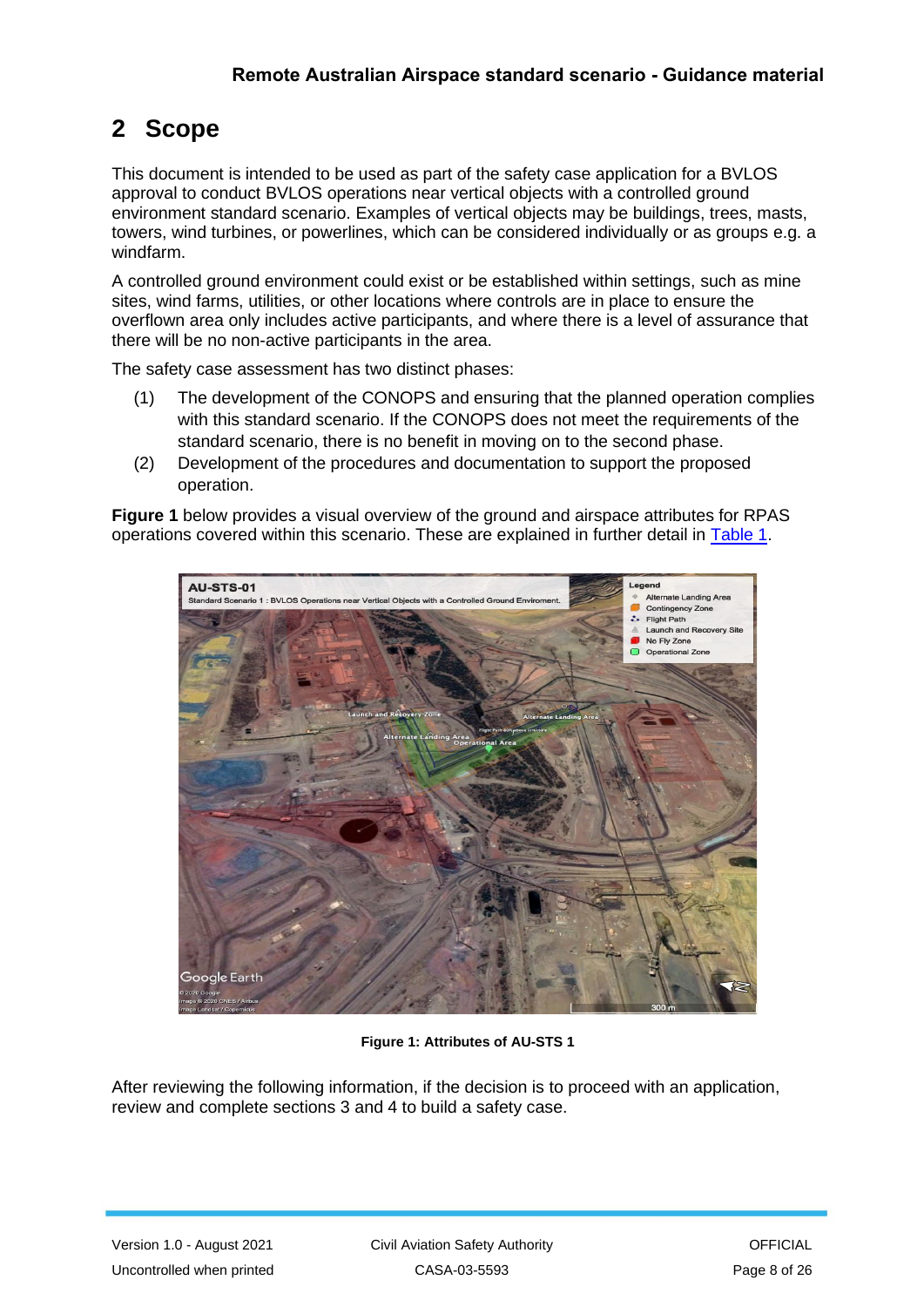## <span id="page-8-0"></span> **2.1 Standard Scenario Characterisation and Provisions**

**Table 1: Summary of CONOPS assumptions for BVLOS AU STS 1** 

<span id="page-8-1"></span>

| RPA Operations near vertical objects - Atypical airspace   |                                                                                                                                                                                                                                                                                                                                                                                                                                                          |  |  |
|------------------------------------------------------------|----------------------------------------------------------------------------------------------------------------------------------------------------------------------------------------------------------------------------------------------------------------------------------------------------------------------------------------------------------------------------------------------------------------------------------------------------------|--|--|
| <b>Ground risk characteristic - Controlled Environment</b> |                                                                                                                                                                                                                                                                                                                                                                                                                                                          |  |  |
| Geographic area - Australia                                |                                                                                                                                                                                                                                                                                                                                                                                                                                                          |  |  |
|                                                            | <b>Operational characterisation (scope and limitations)</b>                                                                                                                                                                                                                                                                                                                                                                                              |  |  |
| Level of human<br>intervention                             | No autonomous <sup>1</sup> operations: the remote pilot must always be<br>$\bullet$<br>able to intervene during normal operations<br>The remote pilot must only operate one RPA at a time<br>Handover of control of the RPA from one pilot to another will be<br>$\bullet$<br>permitted.                                                                                                                                                                 |  |  |
| Range limit from remote<br>flight crew                     | RPAS is operated at a maximum distance of 80% of OEM stated<br>$\bullet$<br>or proven C2 link range from the controller.                                                                                                                                                                                                                                                                                                                                 |  |  |
| Overflown areas                                            | Controlled Area.<br>$\bullet$                                                                                                                                                                                                                                                                                                                                                                                                                            |  |  |
| <b>RPAS</b> limitations                                    | Max. characteristic dimension (e.g. wingspan or rotor diameter /<br>$\bullet$<br>area): $< 8$ m<br>Typical kinetic energy up to < 1084 kJ.                                                                                                                                                                                                                                                                                                               |  |  |
| Vertical limit                                             | Within 100 ft of an object.<br>$\bullet$                                                                                                                                                                                                                                                                                                                                                                                                                 |  |  |
| Horizontal limit                                           | Within 120 m of an object.<br>$\bullet$                                                                                                                                                                                                                                                                                                                                                                                                                  |  |  |
| Airspace                                                   | Class C, D or G<br>$\bullet$<br>Operations in class C or D airspace within 3 NM of a controlled<br>$\bullet$<br>aerodrome or above 400 ft AGL requires Airservices approval<br>(civil) or Department of Defence (RAAF) approval (military<br>airfields)<br>Operations seeking approval to conduct RPA operations within 3<br>$\bullet$<br>NM of a certified non-controlled aerodrome need to demonstrate<br>how a relevant event will be safely managed. |  |  |
| Other                                                      | No items may be dropped which cause a hazard<br>$\bullet$<br>No dangerous goods may be carried unless that item forms part<br>of the RPA itself (e.g. LiPo battery).                                                                                                                                                                                                                                                                                     |  |  |
| Weather                                                    | 5 km visibility (forecast)<br>$\bullet$<br>1,000 ft vertically clear of actual cloud base<br>$\bullet$<br>Not operated within 5 km of thunderstorms or showers.                                                                                                                                                                                                                                                                                          |  |  |

<sup>&</sup>lt;sup>1</sup> An operation during which an unmanned aircraft operates without the remote pilot being able to intervene.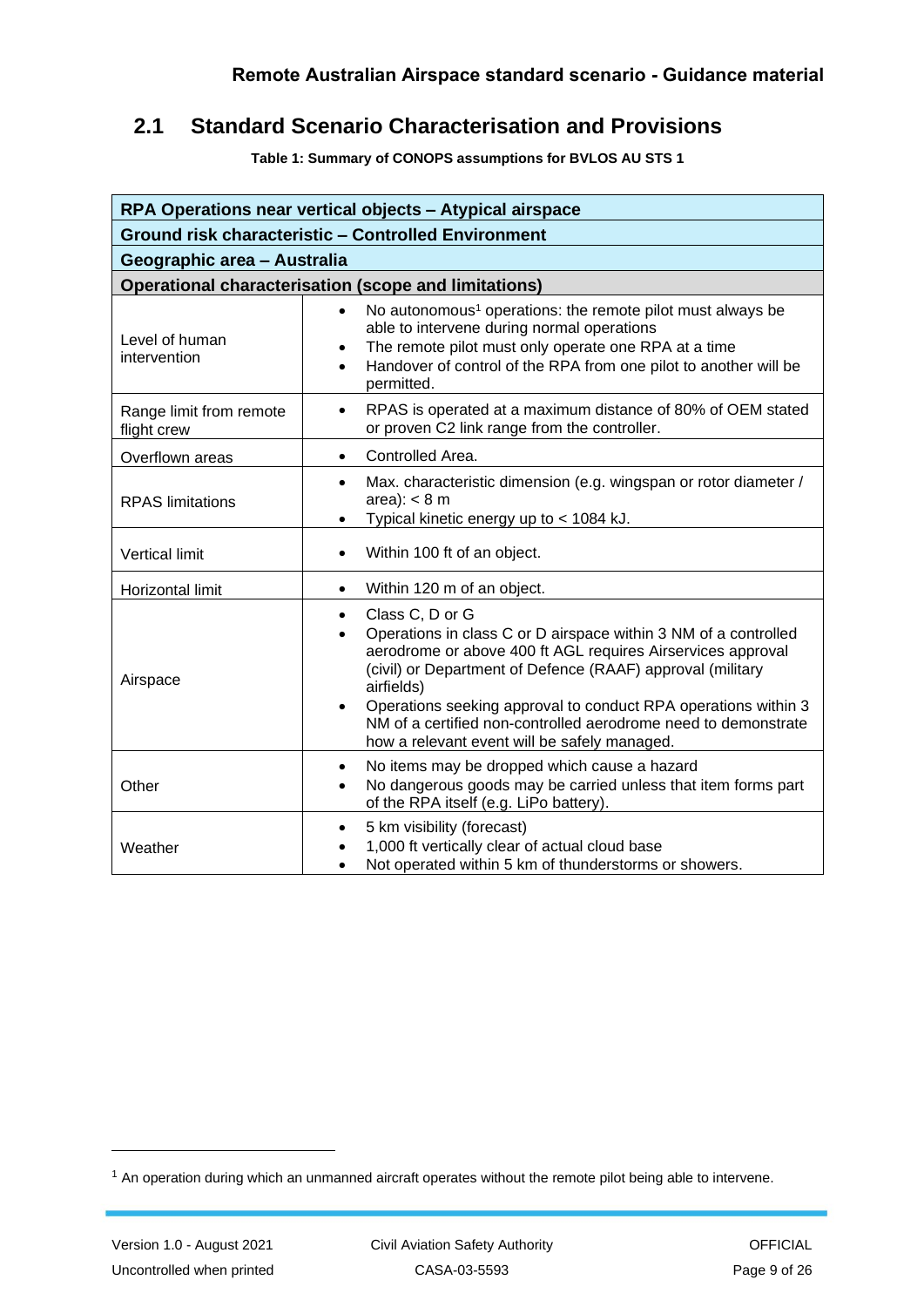| <b>Operational mitigations</b> |                                                                                                                                                                                                                                                                                                                                                                                                                                                                                                                                                                                                                 |  |  |
|--------------------------------|-----------------------------------------------------------------------------------------------------------------------------------------------------------------------------------------------------------------------------------------------------------------------------------------------------------------------------------------------------------------------------------------------------------------------------------------------------------------------------------------------------------------------------------------------------------------------------------------------------------------|--|--|
| Operational                    | The operational volume comprises the flight geography and the contingency volume.                                                                                                                                                                                                                                                                                                                                                                                                                                                                                                                               |  |  |
| Volume                         | To determine the operational volume, the applicant must consider the position-<br>keeping capabilities of the RPA in 4D space (latitude, longitude, height, and time).                                                                                                                                                                                                                                                                                                                                                                                                                                          |  |  |
|                                | In particular, the accuracy of the navigation solution, the flight technical error of the<br>RPA, as well as the path definition error (e.g. map error) and latencies will be<br>considered and addressed in this determination.                                                                                                                                                                                                                                                                                                                                                                                |  |  |
|                                | If the RPAS leaves the operational volume, emergency procedures must be activated<br>immediately.                                                                                                                                                                                                                                                                                                                                                                                                                                                                                                               |  |  |
| <b>Ground Risk</b>             | A controlled ground area is defined as an operational area that only involves active<br>participants (if any), and there is a level of assurance that there will be no non-active<br>participants in the area.                                                                                                                                                                                                                                                                                                                                                                                                  |  |  |
|                                | Applicants will need to detail how the area is controlled, for example:                                                                                                                                                                                                                                                                                                                                                                                                                                                                                                                                         |  |  |
|                                | Control of access by personnel or electronic means.<br>Physical barrier such as fencing.<br>Entry control briefing conducted.<br>Signage in place.                                                                                                                                                                                                                                                                                                                                                                                                                                                              |  |  |
|                                | No public rights of way through the area etc.                                                                                                                                                                                                                                                                                                                                                                                                                                                                                                                                                                   |  |  |
|                                | While a 1:1 buffer is not a requirement for all RPA operations utilising this AU-STS,<br>applicants should consider those items set out in section 4.3 Containment to ensure<br>the contingency area will be adequate in providing appropriate separation to adjacent<br>ground areas.                                                                                                                                                                                                                                                                                                                          |  |  |
|                                | The operational volume and the ground risk buffer must be wholly within a controlled<br>ground environment.                                                                                                                                                                                                                                                                                                                                                                                                                                                                                                     |  |  |
|                                | The applicant must have documented practices and procedures that detail how<br>BVLOS operations are planned and show how the flight operational area is managed<br>if any unexpected person or vehicle enters the controlled area.                                                                                                                                                                                                                                                                                                                                                                              |  |  |
|                                | The applicant must detail the expected active participants in:                                                                                                                                                                                                                                                                                                                                                                                                                                                                                                                                                  |  |  |
|                                | the Operational Volume (Flight Geography and Contingency)<br>any ground risk buffer (if applied).                                                                                                                                                                                                                                                                                                                                                                                                                                                                                                               |  |  |
|                                | The applicant must show population density by using Australian Bureau of Statistics<br>(ABS) data to determine the population density in adjacent surrounding areas.                                                                                                                                                                                                                                                                                                                                                                                                                                            |  |  |
| Air Risk                       | The operation volume must be in atypical airspace.                                                                                                                                                                                                                                                                                                                                                                                                                                                                                                                                                              |  |  |
|                                | If adjacent areas are class C or D airspace or military CTR, an air risk buffer must be<br>applied.                                                                                                                                                                                                                                                                                                                                                                                                                                                                                                             |  |  |
|                                | If the applicant requests BVLOS operations within the relevant airspace of an<br>uncontrolled aerodrome, this part of the operation must be shielded, and aerodrome<br>radio frequencies monitored with radio calls being made as required. If shielded<br>operations are not possible, the operations in the relevant airspace of an uncontrolled<br>aerodrome or in the vicinity of a controlled aerodrome must be conducted as either<br>VLOS or EVLOS operations (if the applicant holds an approval for EVLOS<br>operations). Further approvals in addition to the BVLOS approval may then be<br>required. |  |  |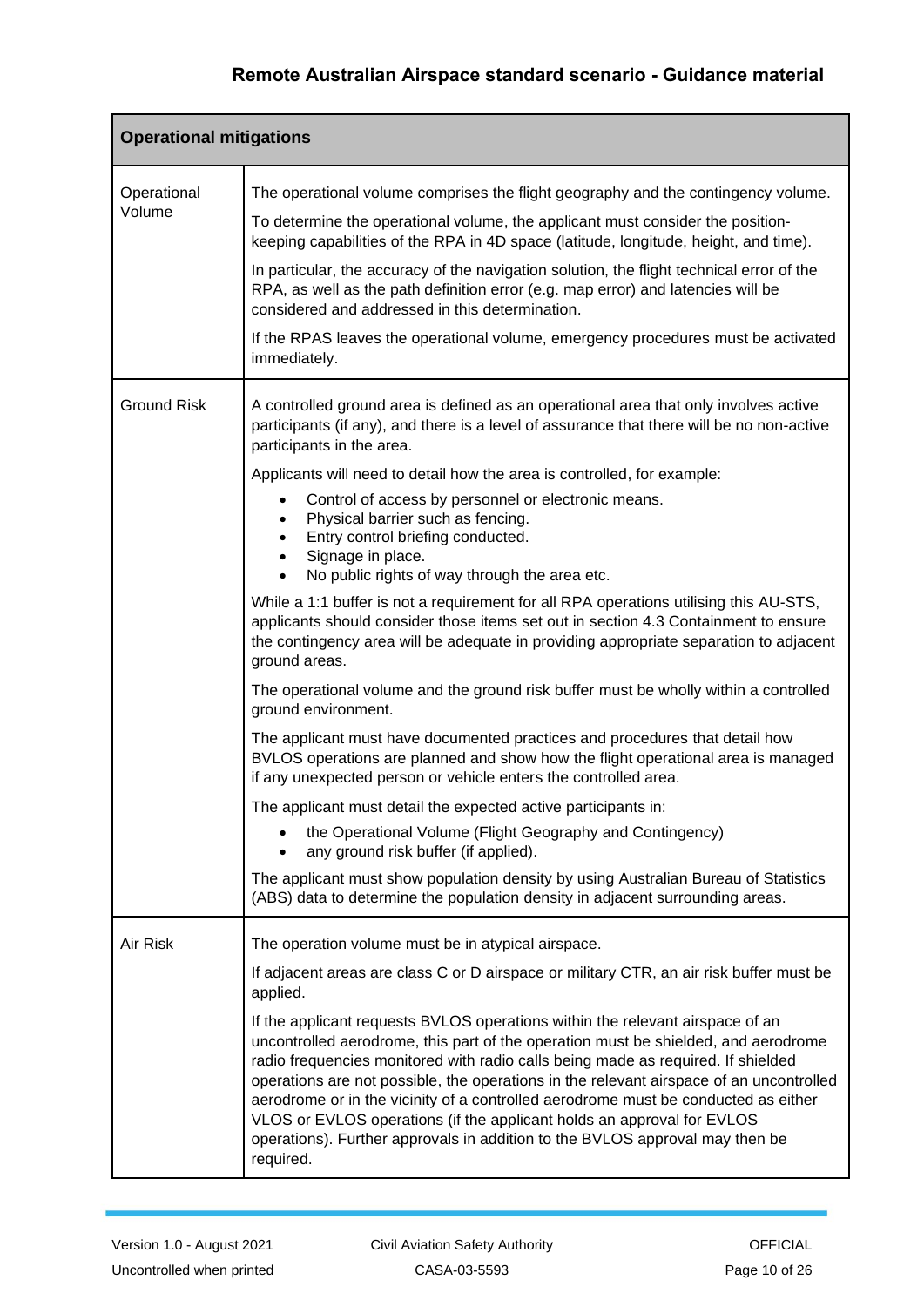|                            | If the applicant requests BVLOS operations with Class C or D airspace including<br>military CTRs, Airservices Australia or the Defence unit controlling the airspace must<br>be consulted (if the proposed operation is above 400 ft AGL, in the approach /<br>departure path or within 3 NM of the movement area of the aerodrome). Such<br>operations must be shielded at all times; radio transmissions and carriage are<br>mandatory regardless of RPA size and the remote pilot must have the ability to<br>monitor cooperative air traffic information (e.g. ADS-B IN receiver, web-based real<br>time aircraft tracking services).                                                                                                                                                                                                                                                                                                                                                                                                                                                                                                                                                                                                                                                                                                              |
|----------------------------|--------------------------------------------------------------------------------------------------------------------------------------------------------------------------------------------------------------------------------------------------------------------------------------------------------------------------------------------------------------------------------------------------------------------------------------------------------------------------------------------------------------------------------------------------------------------------------------------------------------------------------------------------------------------------------------------------------------------------------------------------------------------------------------------------------------------------------------------------------------------------------------------------------------------------------------------------------------------------------------------------------------------------------------------------------------------------------------------------------------------------------------------------------------------------------------------------------------------------------------------------------------------------------------------------------------------------------------------------------|
|                            |                                                                                                                                                                                                                                                                                                                                                                                                                                                                                                                                                                                                                                                                                                                                                                                                                                                                                                                                                                                                                                                                                                                                                                                                                                                                                                                                                        |
| ReOC holder                | A CASA ReOC and its associated Operations Manual already cover a substantial<br>amount of the procedural / organisational mitigations required by SORA. The<br>applicant must however develop and document the procedures and processes<br>required to support the specific BVLOS operation. Where required, the applicant may<br>need to demonstrate the efficacy of those procedures to CASA.                                                                                                                                                                                                                                                                                                                                                                                                                                                                                                                                                                                                                                                                                                                                                                                                                                                                                                                                                        |
| RPA operations             | The applicant will document the following procedures or policies in their operations<br>manual:<br>Task-specific BVLOS operational procedures.<br>$\bullet$<br>Handover procedures from BVLOS to EVLOS / VLOS and vice versa (if<br>$\bullet$<br>required).<br>Handover procedures between RPs (if required).<br>$\bullet$<br>Task-specific RPA operational limitations.<br>$\bullet$<br>Task-specific Emergency Response Plan (ERP).<br>$\bullet$<br>Limitations of the external systems supporting RPA for safe operations.<br>Weather / environmental conditions required for safe operation.<br>How the remote crew can declare themselves fit to operate before conducting<br>any operation.<br>How the remote crew is assessed as current and competent.<br>An up-to-date list of remote crew members authorised to carry out BVLOS<br>operations.<br>The adequacy of the contingency and emergency procedures will be proved through:<br>dedicated flight tests<br>simulations, provided the representativeness of the simulation means is<br>proven for the intended purpose with positive results, or<br>any other means acceptable to CASA.<br>A template of BVLOS procedures and sections which may be included in an<br>Operations Manual is provided in Appendix A of Standard Scenario Application and<br>Documents - Guidance Material. |
| <b>RPAS</b><br>maintenance | All RPAs used for BVLOS operations will be maintained, as a minimum, in<br>accordance with the OEM documentation.<br>Maintenance records and technical logs for all RPAs to be used for BVLOS<br>operations must be kept in accordance with the Part 101 MOS regardless of size or<br>weight.                                                                                                                                                                                                                                                                                                                                                                                                                                                                                                                                                                                                                                                                                                                                                                                                                                                                                                                                                                                                                                                          |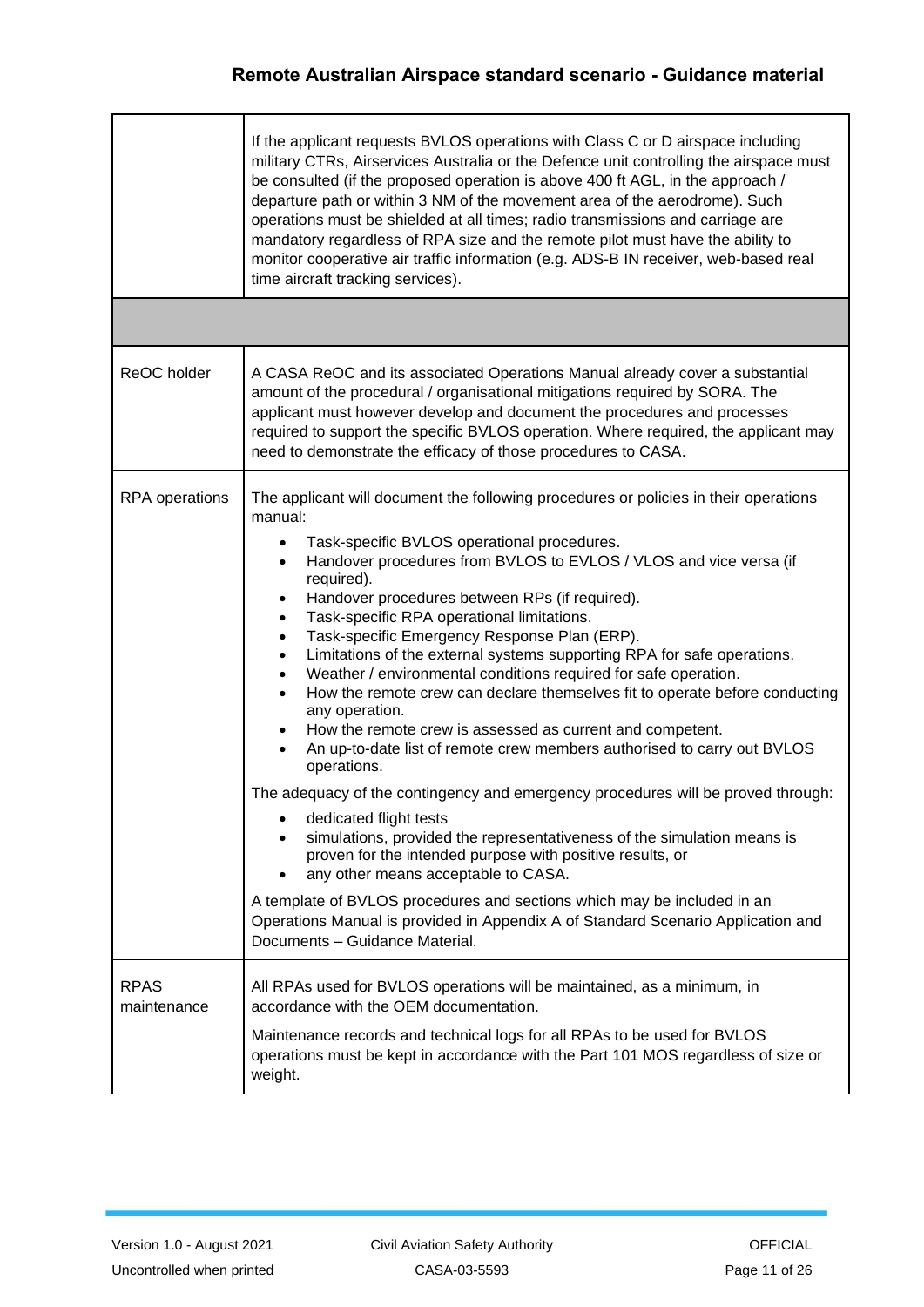| External<br><b>Services</b> | If the applicant relies on any external services, such as LTE (4G / 5G), Internet<br>services etc., the applicant must demonstrate that the performance and availability of<br>the service is adequate for the intended operation. The applicant must document the<br>effects of any degradation or loss of services on the safety of flight and how these will<br>be managed (e.g. operations cease, VLOS / EVLOS only etc.).<br>If the provision of the external service requires specific contracts or arrangements to<br>be entered into, roles and responsibilities between the applicant and the external<br>service provider must be defined. If the applicant is using a standard commercial<br>contract, this is not required (e.g. a mobile phone / data / internet contract).                                                                                                                                                                                                                                                                                                                                                                                                                                                                                                                                                                       |  |  |  |
|-----------------------------|----------------------------------------------------------------------------------------------------------------------------------------------------------------------------------------------------------------------------------------------------------------------------------------------------------------------------------------------------------------------------------------------------------------------------------------------------------------------------------------------------------------------------------------------------------------------------------------------------------------------------------------------------------------------------------------------------------------------------------------------------------------------------------------------------------------------------------------------------------------------------------------------------------------------------------------------------------------------------------------------------------------------------------------------------------------------------------------------------------------------------------------------------------------------------------------------------------------------------------------------------------------------------------------------------------------------------------------------------------------|--|--|--|
|                             | <b>Training Provisions</b>                                                                                                                                                                                                                                                                                                                                                                                                                                                                                                                                                                                                                                                                                                                                                                                                                                                                                                                                                                                                                                                                                                                                                                                                                                                                                                                                     |  |  |  |
| Remote crew                 | The applicant will document, as a minimum, the following training procedures or<br>policies in their Operations Manual:<br>Theoretical training syllabus.<br>Mission planning syllabus.<br>$\bullet$<br>Practical training syllabus.<br>$\bullet$<br>BVLOS check flight profile and assessment criteria.<br>Approved BVLOS trainer qualifications and experience requirements.<br>Internal training syllabus for BVLOS trainers.<br>ERP training syllabus.<br>For all BVLOS operations, the remote pilot in command must hold a pass in the IREX<br>or CASA approved examination (CASR 101.300(4)(a)).<br>All remote pilots involved in a BVLOS operation must hold an appropriate<br>aeronautical radio qualification.<br>At a minimum, all remote pilots in command must have at least 20 hours' RPA<br>experience with at least two hours' experience on the type and model of RPA.<br>Applicants should assess whether higher experience levels are required based on the<br>complexity of their RPAS.<br>A record of all relevant qualifications, experience and / or training completed by the<br>remote crew must be established and kept up to date.<br>A template outlining BVLOS training elements which may be included in an<br>Operations Manual is provided in Appendix B of Standard Scenario Application and<br>Documents - Guidance Material. |  |  |  |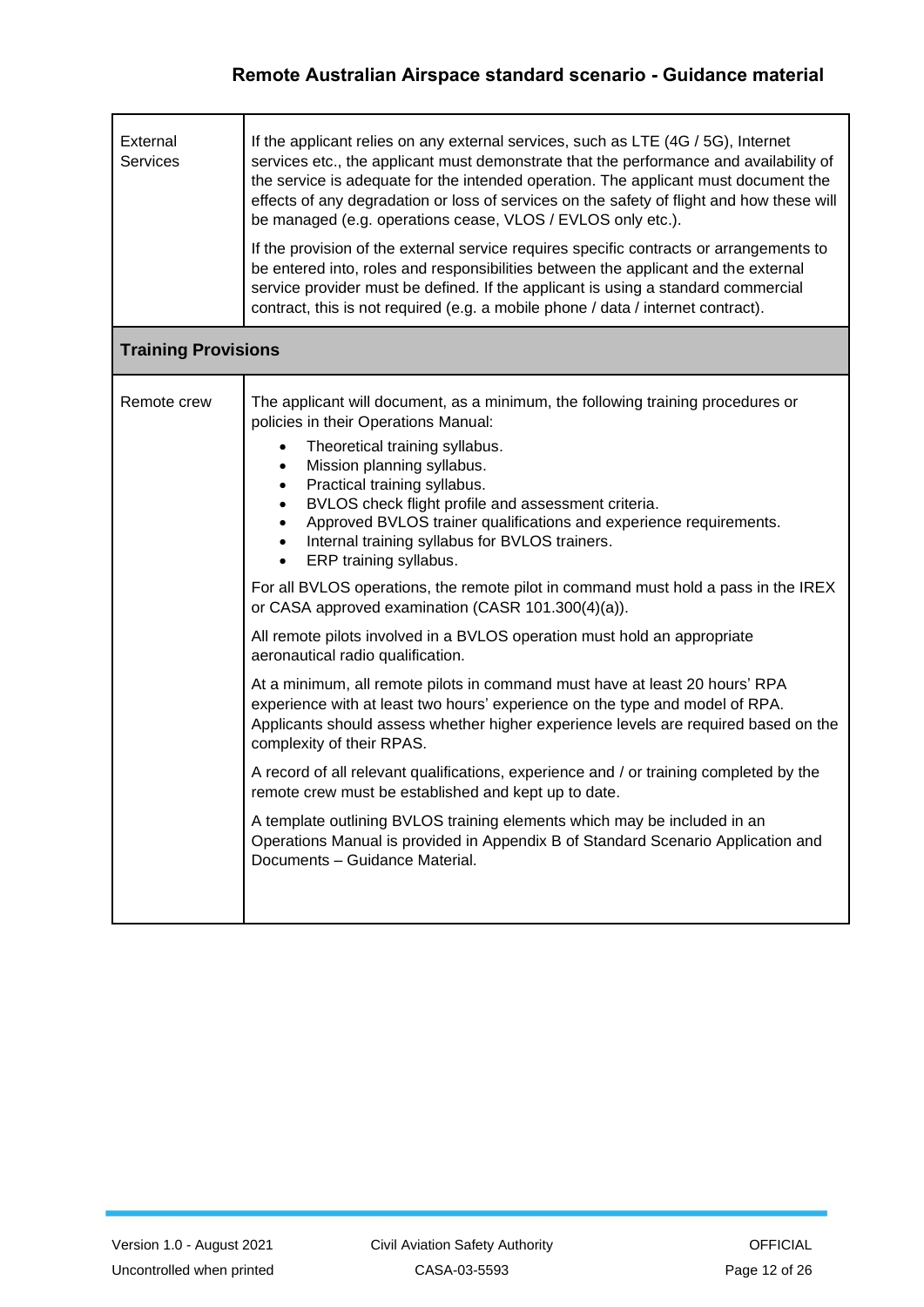| <b>Technical Provisions</b>   |                                                                                                                                                                                                                                                                                                                                                                                                                                                                                                                                                                                                                                                                                                                                                                                       |  |
|-------------------------------|---------------------------------------------------------------------------------------------------------------------------------------------------------------------------------------------------------------------------------------------------------------------------------------------------------------------------------------------------------------------------------------------------------------------------------------------------------------------------------------------------------------------------------------------------------------------------------------------------------------------------------------------------------------------------------------------------------------------------------------------------------------------------------------|--|
| General                       | In their Operations Manual, the applicant must document how critical parameters are<br>to be monitored. As a minimum, the applicant will document how:                                                                                                                                                                                                                                                                                                                                                                                                                                                                                                                                                                                                                                |  |
|                               | RPA position, height or altitude, ground speed or airspeed and tracking are<br>monitored<br>RPA position reference areas and dwellings will be avoided<br>RPA height reference to the vertical object(s) will be verified<br>$\bullet$<br>RPA height will be monitored with reference to terrain<br>$\bullet$<br>the RPA will track around / along the vertical object(s) to maintain the<br>$\bullet$<br>required lateral spacing<br>RPA energy status (fuel, batteries etc.)<br>Status of critical functions and systems; as a minimum, for services based on<br>RF signals (e.g. C2 link, GNSS etc.), means must be provided to monitor the<br>adequate performance and triggering an alert if level is becoming too low<br>interference with C2 or other RPA systems is detected. |  |
| Human Machine<br>Interface    | The applicant must conduct an evaluation of the RPAS considering and addressing<br>human factors to determine the HMI is appropriate for the BVLOS operations. An HMI<br>assessment proforma is provided in Appendix D of Standard Scenario Application<br>and Documents - Guidance Material. The applicant can either use the template<br>provided as guidance, or put forth an alternative methodology.                                                                                                                                                                                                                                                                                                                                                                             |  |
| Command,<br>Control links     | Any RPA used for BVLOS operations must comply with the appropriate requirements<br>for radio equipment and the use of RF spectrum.                                                                                                                                                                                                                                                                                                                                                                                                                                                                                                                                                                                                                                                    |  |
| $(C2)$ and<br>communication   | In the Operations Manual, the applicant must document the maximum operating<br>range of the RPA from the control station. This can be either 80% of the OEM<br>declared operating range, or a maximum operating range proven by flight operations.                                                                                                                                                                                                                                                                                                                                                                                                                                                                                                                                    |  |
|                               | In the Operations Manual, the applicant must document how to conduct a visibility /<br>viewshed analysis to demonstrate that the C2 and communication links will not be<br>adversely affected by terrain i.e. electronic line of sight will be maintained throughout<br>the operating area.                                                                                                                                                                                                                                                                                                                                                                                                                                                                                           |  |
|                               | A copy of the analysis must be attached to all operational releases and provided to<br>CASA as part of any application.                                                                                                                                                                                                                                                                                                                                                                                                                                                                                                                                                                                                                                                               |  |
|                               | The remote pilot must have a reliable and continuous means of two-way radio<br>communication with other air users or ATC if required. The RPICs mobile / satellite<br>phone number and frequency being monitored during flight must be published in the<br>NOTAM for RPA BVLOS operations to allow coordination with unconventionally<br>piloted aircraft and another RPA operator.                                                                                                                                                                                                                                                                                                                                                                                                   |  |
| <b>Tactical</b><br>mitigation | The RPA is being operated in atypical airspace so does not have to meet the normal<br>'see and avoid' requirements. A NOTAM must be published for all BVLOS operations,<br>and a radio watch must be maintained.                                                                                                                                                                                                                                                                                                                                                                                                                                                                                                                                                                      |  |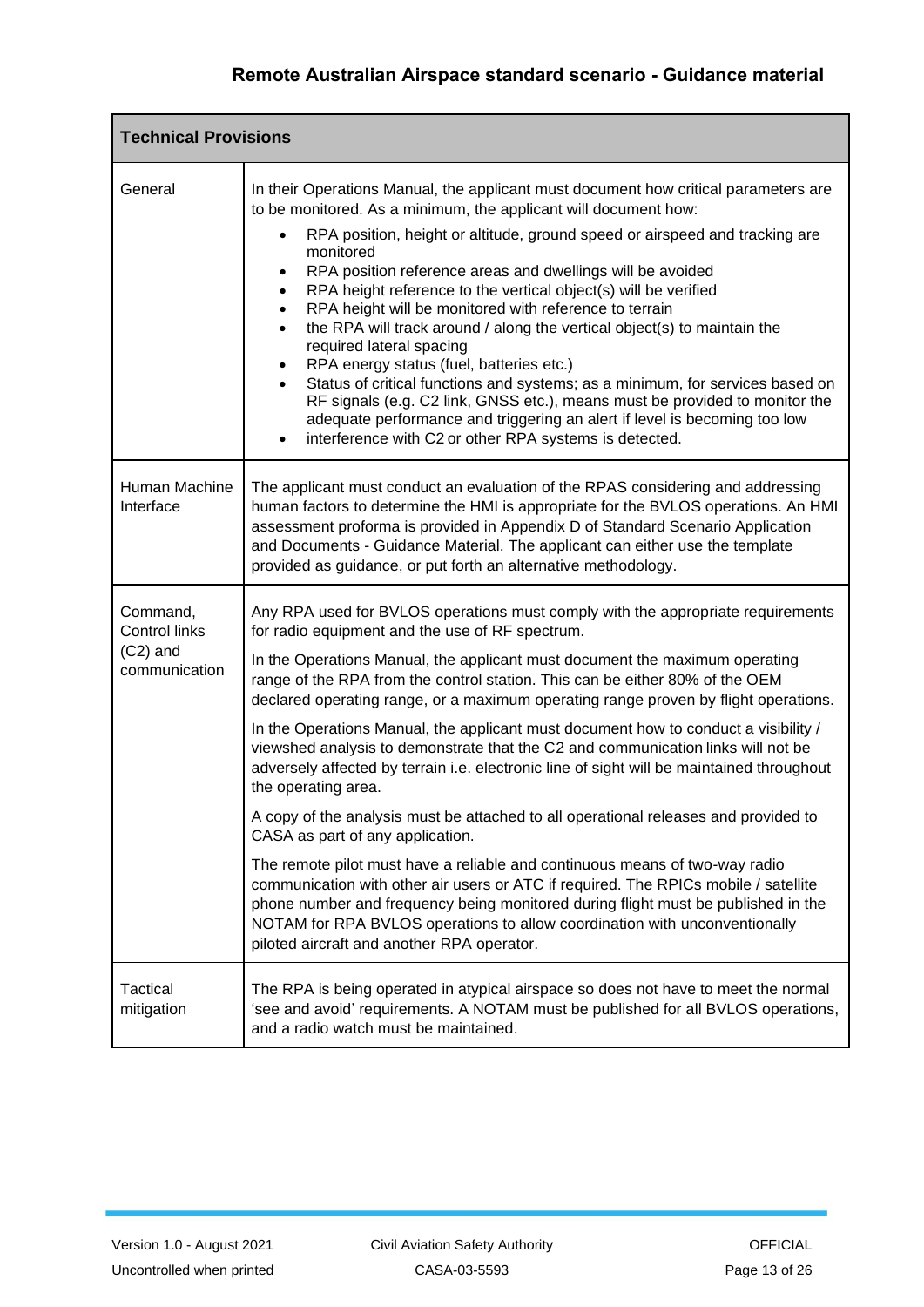| <b>RPA</b><br>Conspicuity | The applicant should consider methods to enhance airspace situational awareness,<br>as well as the detectability and conspicuity of the RPA, for example:<br>technologies for electronic detection of air traffic (e.g. ADS-B IN, web-based<br>$\bullet$<br>real time tracking services)<br>RPA is fitted with suitable high intensity anti-collision lighting (such as<br>strobes)<br>RPA is painted using a high visibility colour / contrast paint scheme.                                                                                                                                                                                                                                                                                                                                                                                                                                                                                                                                                                                                                                                                                                                                                                                                                                                                                                                                                                                                                                                                                                              |
|---------------------------|----------------------------------------------------------------------------------------------------------------------------------------------------------------------------------------------------------------------------------------------------------------------------------------------------------------------------------------------------------------------------------------------------------------------------------------------------------------------------------------------------------------------------------------------------------------------------------------------------------------------------------------------------------------------------------------------------------------------------------------------------------------------------------------------------------------------------------------------------------------------------------------------------------------------------------------------------------------------------------------------------------------------------------------------------------------------------------------------------------------------------------------------------------------------------------------------------------------------------------------------------------------------------------------------------------------------------------------------------------------------------------------------------------------------------------------------------------------------------------------------------------------------------------------------------------------------------|
| Containment               | To ensure a safe recovery from a technical issue involving the RPA, or external<br>system supporting the operation, the applicant should assess and describe the effects<br>of the following probable failures:<br>(1)<br>Ability of RPA to continue to fly or make a safe landing with at least one<br>motor inoperative (i.e. the RPA remains controllable).<br>Intermittent or degraded C2 link particularly at the maximum operating range<br>(2)<br>and / or around vertical obstacles.<br>Indications, RPA response and crew procedures and actions in the event of<br>(3)<br>a permanent loss of the C2 link.<br>Total or partial failure of the remote pilot station affecting such systems as<br>(4)<br>electronic displays, video feeds, internet, manual control interfaces etc.<br>caused by software, hardware, or power failures.<br>(5)<br>Identify any possible single point failures in the RPAS which are critical to<br>the containment of the RPA.<br>Navigation system failures, including degradation or total loss of GPS,<br>(6)<br>IMUs, sensors or cameras, that may result in a reduction in navigation<br>accuracy and / or a loss of available navigation modes.<br>The applicant should then ensure that:<br>no probable failure of the RPA or any external system supporting the<br>$\bullet$<br>operation will lead to operation outside of the operational volume.<br>it will be reasonably expected that a fatality will not occur from any probable<br>$\bullet$<br>failure of the RPA or any external system supporting the operation. |
|                           | The applicant must then provide a technical assessment that will demonstrate, at a<br>minimum:<br>design and installation features (independence, separation, and redundancy)<br>particular risks (e.g. hail, ice, snow, electro-magnetic interference etc.)<br>٠<br>relevant to the CONOPs.                                                                                                                                                                                                                                                                                                                                                                                                                                                                                                                                                                                                                                                                                                                                                                                                                                                                                                                                                                                                                                                                                                                                                                                                                                                                               |
| <b>Additional Notes</b>   | VLOS / EVLOS procedures may be utilised to establish the RPA area of operation.<br>Take-off and landing can be conducted either VLOS / EVLOS or BVLOS, provided<br>the applicant has suitable documented practices and procedures.<br>If operations above 400 ft AGL are required, the applicant must request this approval.<br>The applicant must assess the adjacent air and ground risk to ensure these areas<br>meet the requirements of the standard scenario.                                                                                                                                                                                                                                                                                                                                                                                                                                                                                                                                                                                                                                                                                                                                                                                                                                                                                                                                                                                                                                                                                                        |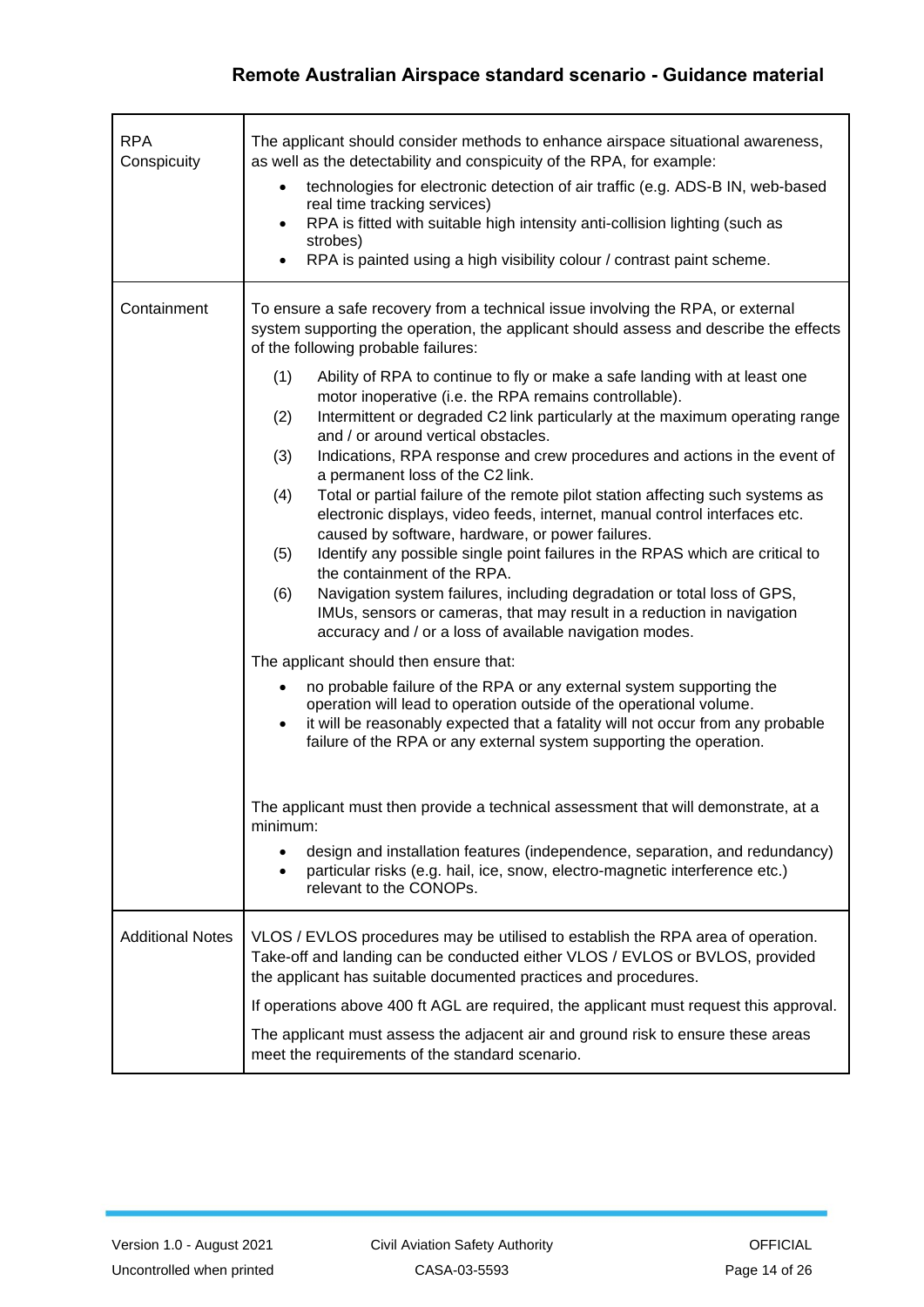# <span id="page-14-0"></span>**3 Application**

 The following sections provide applicants with guidance about the minimum information and evidence required to support an application for BVLOS operations according to the standard scenario AU-STS 1.

 applicants should assess whether higher levels of safety are required based on the complexity CASA considers these the minimum requirements for applications under this scenario, and of the operation.

## <span id="page-14-1"></span>**3.1 Concept of Operations (CONOPs)**

 The applicant must provide an outline of the proposed concept of operations, including, at least:

- proposed activity(ies) to be conducted
- RPAs that will be utilised
- confirmation that the Remote Pilot will only fly one RPA at a time
- minimum crew composition and qualifications
- details of flight operational area including contingency area and 1:1 buffer
- • explanations as to how the flight operational area will be conducted in a controlled ground environment and within 100 ft vertically and 120 m horizontally of a structure
- • confirmation that that the applicant has an applicable emergency response plan (ERP) in place.

<span id="page-14-2"></span>CONOPS must be attached as a separate document.

## **3.2 Ground Risk Considerations**

 For this standard scenario (AU-STS 1), the operational volume and the ground risk buffer must be located in a controlled ground environment and only involve active participants.

 Practices and procedures must be documented and detail how BVLOS operations are planned and conducted, including how flight operations are managed if any unexpected personnel or vehicles enter the controlled ground area.

 The applicant must demonstrate that the area is a controlled ground area, the maximum aircraft characteristic dimension is less than eight metres, and the typical kinetic energy of the aircraft is < 1080 kJ.

 **Step 1**: Calculate the kinetic energy of all the RPAs intended for use in this operation. Click on Table 2, which will open an Excel spreadsheet. Items in yellow must be completed. Record the results for each RPA in Table 3.

For an RPA to be used in this standard scenario, it must have the following characteristics:

- max. characteristic dimension (e.g. wingspan or rotor diameter / area): < 8 m
- typical kinetic energy: up to < 1084 kJ.

 No RPAs that exceed these maximums can be included in this application. If their use is essential, use a different STS or make a full SORA application.

The outcome of this step is a list of RPAs seeking approval for this operation.

For each category of RPA, the maximum characteristic dimension is determined on:

• FIXED-WING AIRCRAFT / POWERLIFT = wingspan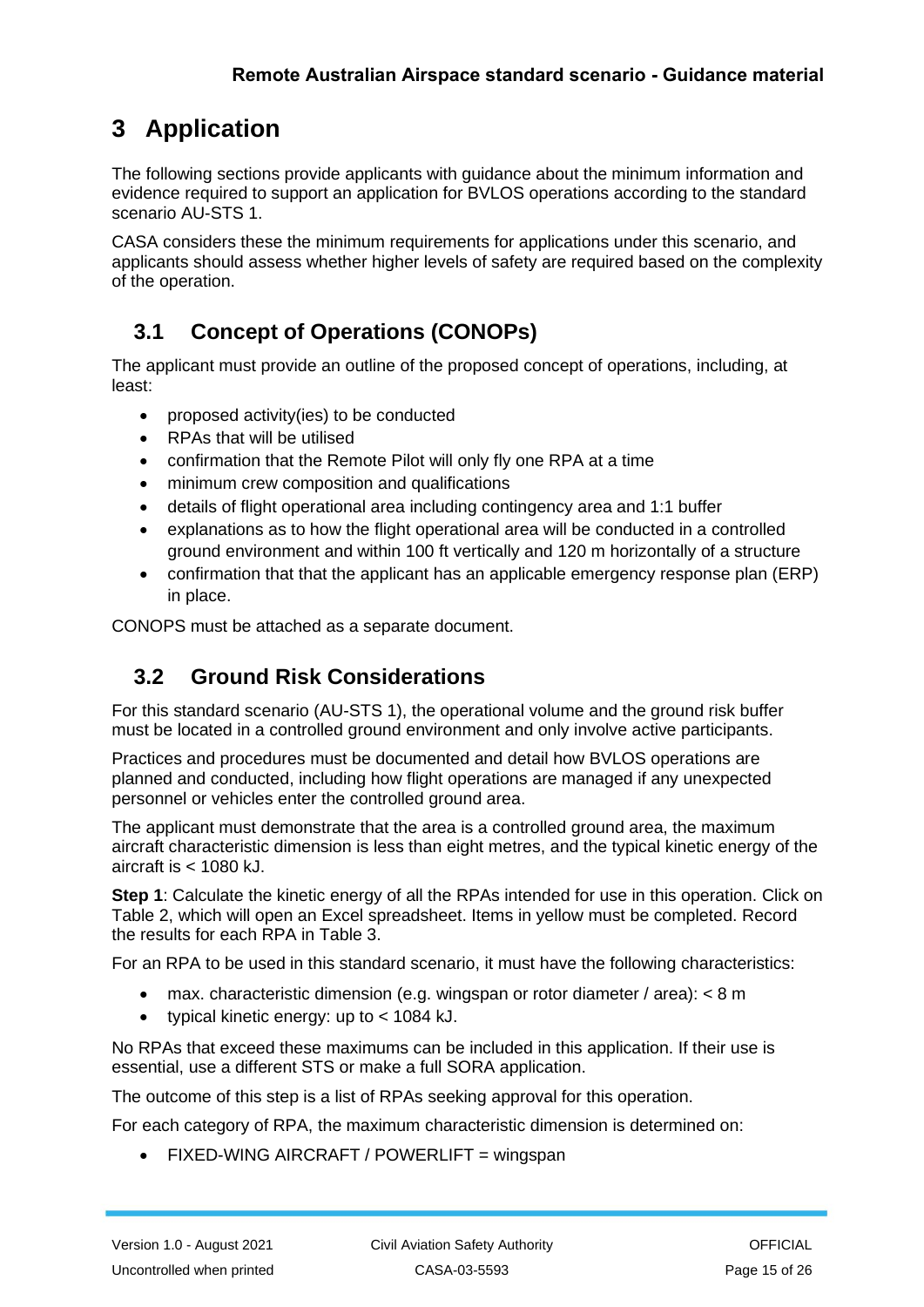- MULTICOPTERS = maximum dimension
- ROTORCRAFT = rotor diameter.

 For the purposes of calculating the typical kinetic energy expected of an RPA, the following formula can be used:

$$
KE = \frac{1}{2} \ m \ V^2
$$

Where:

- *KE* is the typical kinetic energy (J)
- • *m* is the mass of the RPA (kg) the Maximum Take-off Mass (MTOM) of the RPA is to be used in this case
- • *V* is the velocity of the RPA (m/s) the maximum cruise velocity of the RPA is to be used in this case.

#### **Table 2: Determination of RPA Kinetic Energy**

| <b>Determination of RPA Kinetic Energy</b> |                       |        |     |  |
|--------------------------------------------|-----------------------|--------|-----|--|
|                                            |                       |        |     |  |
|                                            | <b>Kinetic Energy</b> |        |     |  |
|                                            | Mass                  |        | kg  |  |
|                                            | Maximum               |        |     |  |
|                                            | dimension             |        | m   |  |
|                                            | Aircraft Type         |        |     |  |
|                                            | Make                  |        |     |  |
|                                            | Model                 |        |     |  |
|                                            | Speed to use          | Cruise |     |  |
|                                            | Speed*                |        | m/s |  |
|                                            | <b>KE</b>             |        |     |  |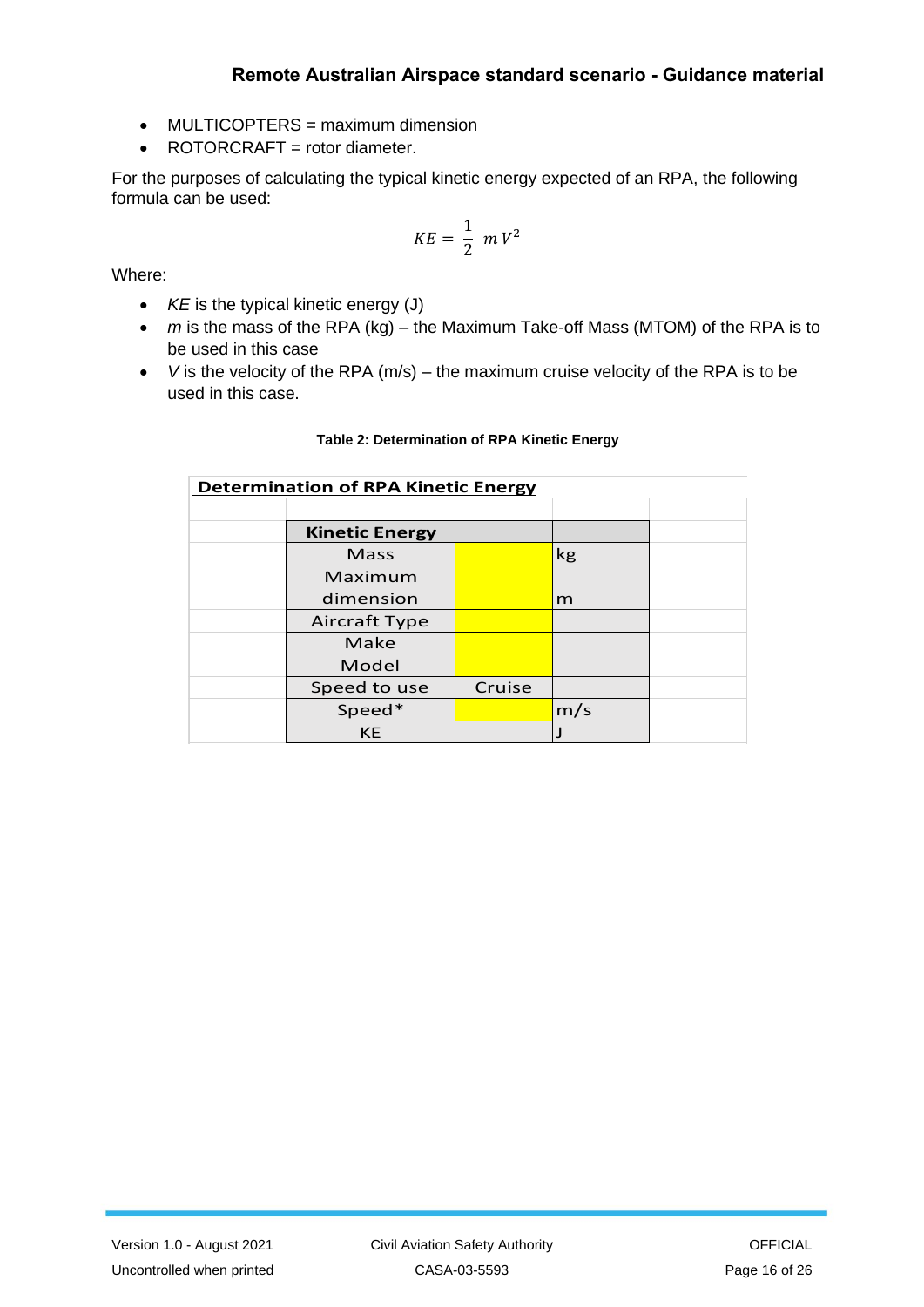| <b>RPA Characteristics and Typical Kinetic Energy</b> |                                       |                           |  |
|-------------------------------------------------------|---------------------------------------|---------------------------|--|
| <b>RPA Type</b>                                       | <b>Characteristic</b><br>Dimension(m) | <b>Kinetic Energy(kJ)</b> |  |
|                                                       |                                       |                           |  |
|                                                       |                                       |                           |  |
|                                                       |                                       |                           |  |

#### **Table 3: RPA Characteristics and Typical Kinetic Energy**

 **Step 2**: Plan the operation including heights, operational volume and apply any ground risk buffer (if required). Ensure the flight route is within 120 m horizontally and 100 ft vertically of a structure unless operating VLOS / EVLOS for this portion. Flight area must include an area for an RPA issue called a contingency area.

 the determination and suitability of a proposed contingency area, or if an additional risk buffer will be required. Those elements outlined within Step 8 – Containment should also be consulted to help inform

#### **Figure 2: Flight operational volume**

Flight operational volume includes:

- Nominal Flight path / area
- Contingency area
- A 1:1 buffer will then need to be applied.



 **Note:** 1:1 buffer would mean if the RPA is planned to operate at 120 m height, the ground risk buffer should at least be 120 m. An example of this can be seen in section 3 of Standard Scenario Application and Documents - Guidance Material.

#### **Table 4: Flight operational area**

| <b>Flight Operational Area</b>                                                                                                                                                                                                              |                                                                                               |  |
|---------------------------------------------------------------------------------------------------------------------------------------------------------------------------------------------------------------------------------------------|-----------------------------------------------------------------------------------------------|--|
| <b>Evidence Required</b>                                                                                                                                                                                                                    | <b>Evidence Location</b><br>(include page number, section, appendix<br>or attached file name) |  |
| A geographic data file (e.g. a kml / kmz readable<br>in Google Earth) including:                                                                                                                                                            |                                                                                               |  |
| RPA Flight heights<br>٠<br>flight operational volume<br>$\bullet$<br>ground risk buffer (if required)<br>$\bullet$<br>identification of any critical infrastructure<br>$\bullet$<br>or sensitive areas (e.g. environmentally<br>sensitive). |                                                                                               |  |
| An example of this is in section 3 of Standard<br>Scenario Application and Documents -<br>Guidance Material.                                                                                                                                |                                                                                               |  |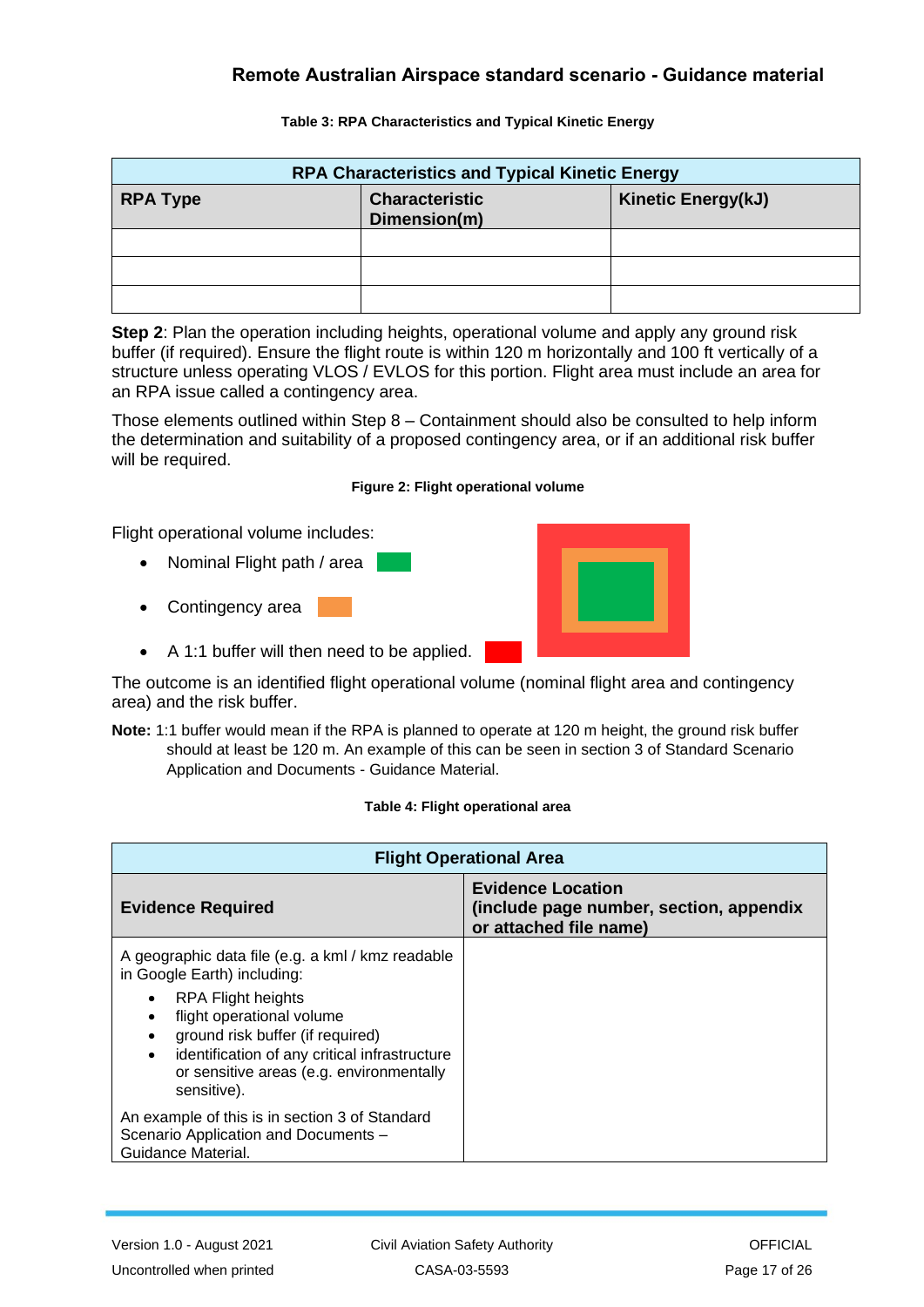**Step 3**: Using the identified flight operation area, determine whether the flight operational area and ground risk buffer (if applied) is wholly within a controlled ground area.

 Practices and procedures must be documented and detail how BVLOS operations are planned and conducted, and how the flight operation is managed if any unexpected personnel or vehicles enter the controlled ground area.

 Applicants must outline the expected non-active participants in both the flight operational area and ground risk buffer (if applied).

 By using the Australian Bureau of Statistics (ABS) data, applicants must also determine the population density in the adjacent surrounding areas.

The outcome is:

- • an updated geographic file or image of the flight operational area and ground risk buffer (if applied) which shows the area is located in a controlled ground environment, and
- • updated procedures / or risk assessment on how the proposed operation will be maintained within a controlled ground environment.

| <b>Controlled Ground Area</b>                                                                                                                                                                                                                                                                                                                                                                   |                                                                                               |  |
|-------------------------------------------------------------------------------------------------------------------------------------------------------------------------------------------------------------------------------------------------------------------------------------------------------------------------------------------------------------------------------------------------|-----------------------------------------------------------------------------------------------|--|
| <b>Evidence Required</b>                                                                                                                                                                                                                                                                                                                                                                        | <b>Evidence Location</b><br>(include page number, section, appendix<br>or attached file name) |  |
| Details of how the proposed operations are in<br>controlled ground area, for example:                                                                                                                                                                                                                                                                                                           |                                                                                               |  |
| Control of access by personnel or<br>electronic means.<br>Physical barriers such as fencing.<br>Entry control briefings.<br>Signage.<br>No public right of way through it.                                                                                                                                                                                                                      |                                                                                               |  |
| Details on any expected non-active participants<br>in flight operational area and any ground risk<br>buffer (if applied). This should outline a plan to<br>manage the presence of any non-active<br>participants to ensure the area remains a<br>controlled ground area e.g. strategically planning<br>time of operations to coincide with the area<br>being devoid of non-active participants. |                                                                                               |  |
| An updated geographic file or image that shows<br>the controlled ground areas.                                                                                                                                                                                                                                                                                                                  |                                                                                               |  |
| Details on population density for proposed<br>adjacent areas.                                                                                                                                                                                                                                                                                                                                   |                                                                                               |  |

#### **Table 5: Controlled ground area**

## <span id="page-17-0"></span> **3.3 Air Risk Considerations**

 **Step 4:** Review the airspace around the flight operation area to identify if any adjacent areas (2 NM around the 1:1 buffer boundary) contain any airspace, danger areas or restricted areas that may support increased levels of aircraft activity or air traffic using this airspace. Applicants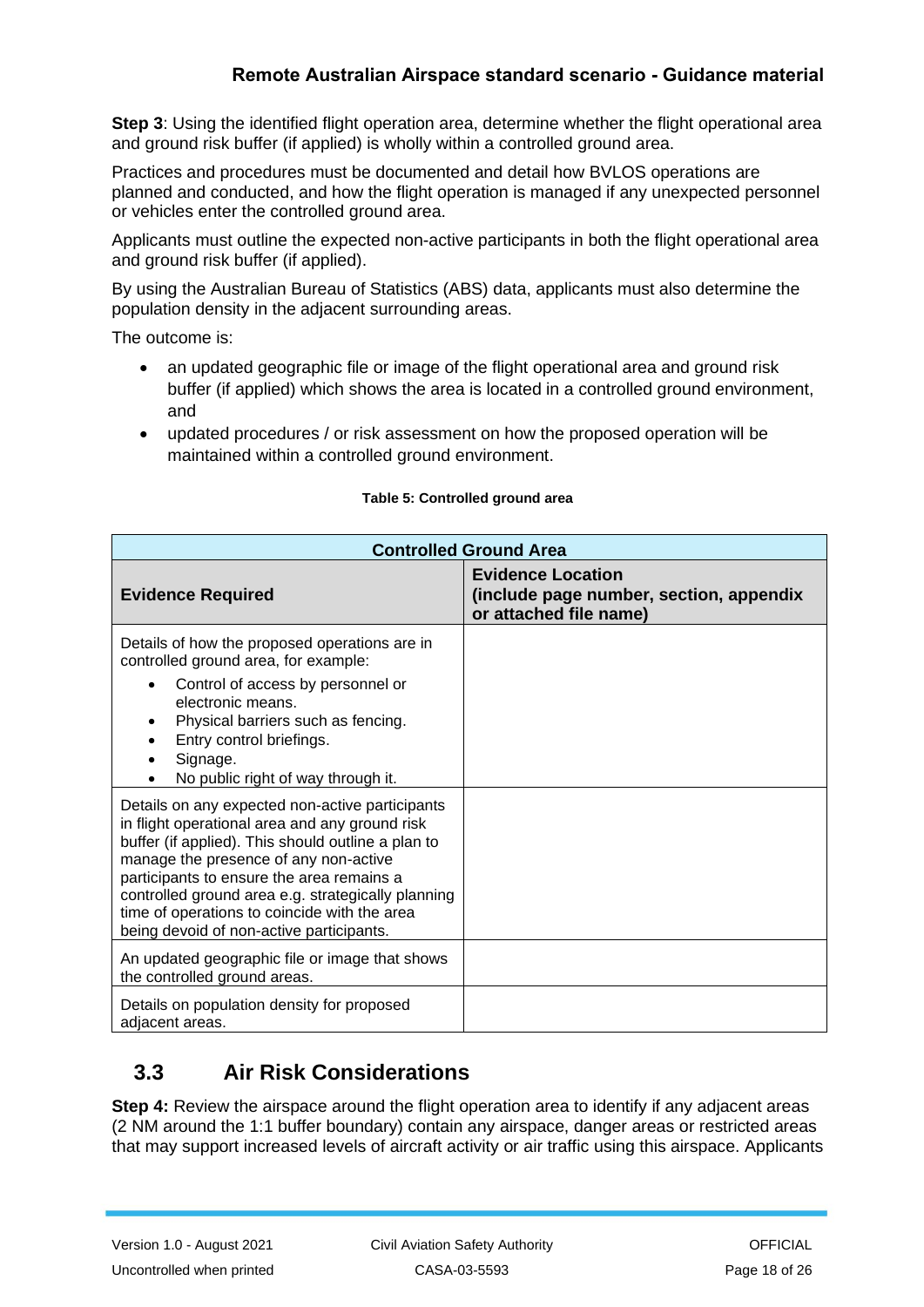must also ensure that the operation does not take place within the no-fly zone of an aerodrome or helicopter landing site.

 The outcome of this step is to provide an image, chart or screenshots that shows the operation is within the scope of this standard scenario and that the operational volume is:

- within both 100 ft vertically and 120 m horizontally of a structure and not within:
	- o Class C, D or Military CTR
	- $\circ$  3 NM of the movement area of an aerodrome and / or helicopter landing site.

 An example of this is shown in section 3 of Standard Scenario Application and Documents – Guidance Material.

 Finally, if an applicant's review of the operating area identifies additional air considerations, these must be addressed and all the applicable actions below must be completed:

- • If adjacent areas are class C / D airspace or military CTR, an air risk buffer must be applied. The air risk buffer will vary depending on the RPA type and performance i.e. can it glide, how is it controlled etc.
- • If the planned operations will be within the relevant airspace of a non-controlled aerodrome, stakeholder engagement must be completed (refer to Standard Scenario Application and Documents – Guidance Material) and this part of the operation must be shielded, and radio broadcasts made. Operations seeking approval for within 3 NM of the movement area of a certified non-controlled aerodrome need to demonstrate how a relevant event will be identified and managed.
- • If planned operations are within Class C / D airspace or military CTR, Airservices Australia or Defence controlling authority must be consulted if the proposed operation is above 400 ft AGL or within 3 NM of the movement area of the aerodrome. Such operations must be shielded at all times, radio transmissions and carriage are mandatory regardless of RPA size, and the remote pilot has the ability to monitor electronically conspicuous air traffic information (e.g. ADS-B IN receiver, web-based real time aircraft tracking services).

 If shielded operations are not possible, the operations in the relevant airspace of a non- controlled aerodrome, or in the vicinity of a controlled aerodrome, must be conducted as either VLOS or EVLOS (if the applicant holds an approval for EVLOS operations).

 Although not required as part of this standard scenario, applicants are encouraged to adopt any mechanism that may further reduce the risk of a loss of safe separation, such as:

- electronic visibility (i.e., ADS-B, FLARM, transponder)
- lighting, strobes
- high visibility paint.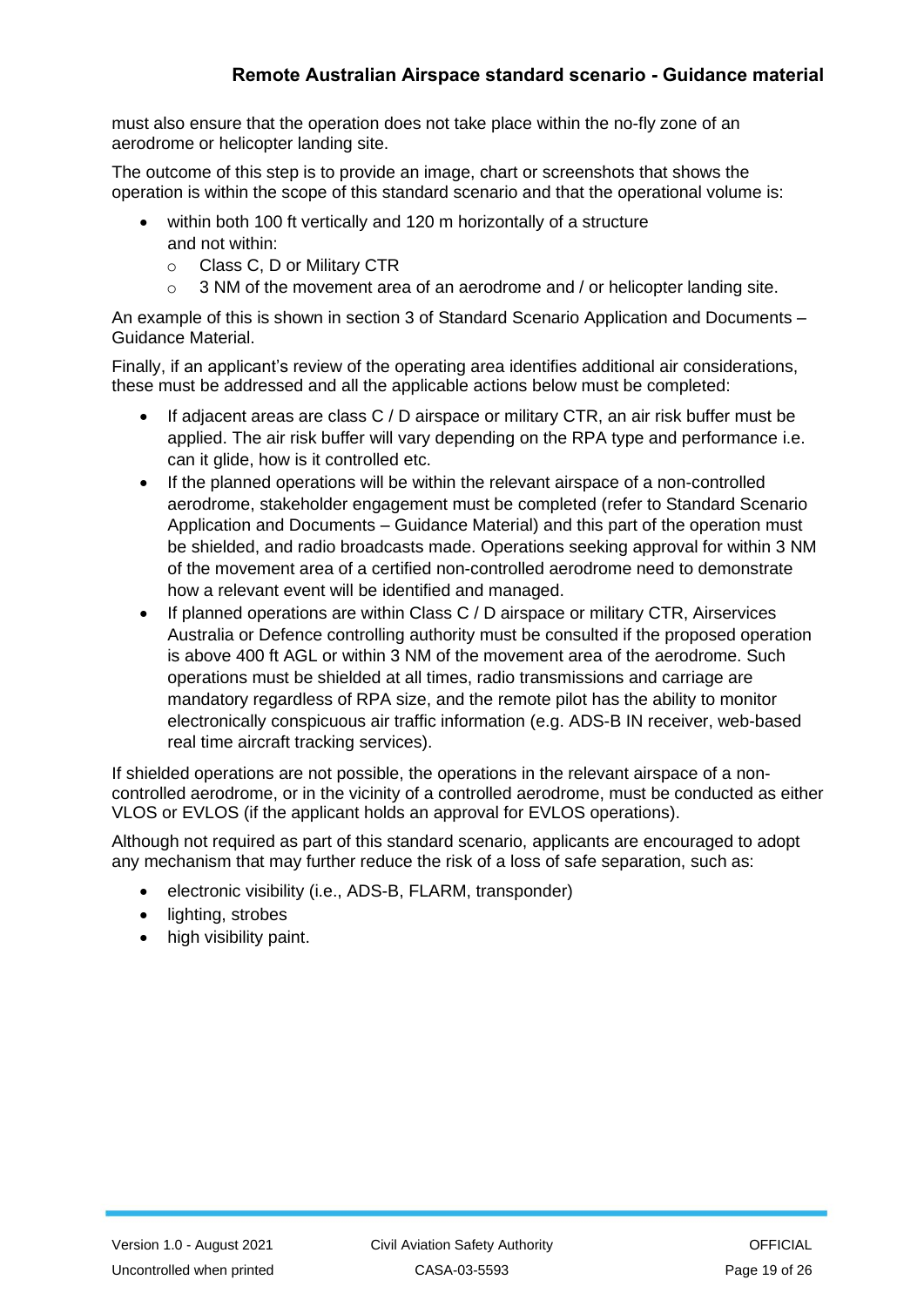**Table 6: Air risk considerations** 

| <b>Air Risk Considerations</b>                                                                                                                                                                                                                                                                                                                                                                                                                     |                                                                                               |  |  |
|----------------------------------------------------------------------------------------------------------------------------------------------------------------------------------------------------------------------------------------------------------------------------------------------------------------------------------------------------------------------------------------------------------------------------------------------------|-----------------------------------------------------------------------------------------------|--|--|
| <b>Evidence Required</b>                                                                                                                                                                                                                                                                                                                                                                                                                           | <b>Evidence Location</b><br>(include page number, section, appendix<br>or attached file name) |  |  |
| Provide an image or geographic data file to<br>show that RPA operations are maintained within<br>both 100 ft vertically and 120 m horizontally of a<br>structure.                                                                                                                                                                                                                                                                                  |                                                                                               |  |  |
| Provide an image, chart or screenshots that<br>show the operation area is within the scope of<br>this standard scenario and not within:<br>Class C, D or Military CTR<br>$\bullet$<br>3 NM of the movement area of any<br>$\bullet$<br>aerodromes and / or 1.5 NM of<br>Helicopter landing sites.                                                                                                                                                  |                                                                                               |  |  |
| If an operation falls within these areas, the<br>following items must also be completed. Put N/A<br>if the operation does not fall in these areas.                                                                                                                                                                                                                                                                                                 |                                                                                               |  |  |
| If adjacent areas are in class C / D airspace or<br>military CTR, an air risk buffer must be<br>determined. Applicants must provide an image<br>that includes the flight operational area and an<br>air risk buffer <sup>2</sup> .                                                                                                                                                                                                                 |                                                                                               |  |  |
| If the planned operations are to be within the<br>relevant airspace of a non-controlled aerodrome,<br>applicants must complete a stakeholder<br>engagement plan (refer to Standard Scenario<br>Application and Documents - Guidance<br>Material) and include it in the submission.                                                                                                                                                                 |                                                                                               |  |  |
| If this planned operation is within the relevant<br>airspace of class C / D, Military CTR or<br>controlled aerodrome, this part of the flight<br>operation must be shielded, and radio<br>broadcasts made. This will need to be included<br>to the image or data file that showcases that the<br>applicant conducts shielded operations.<br>Procedures including radio transmissions and<br>operational ADS-B IN must be provided and<br>utilised. |                                                                                               |  |  |

 $2$  While there is currently no prescribed separation minimum for RPA in this context, the determination of any tolerance or buffer to be applied to an adjacent airspace volume would involve consideration of a number of elements, including:

- the airspace classification of the adjacent airspace, the nature of that airspace and the activities being conducted within that airspace
- the flight performance and characteristics of the RPA
- the position keeping and navigational capabilities of the RPA

 of containment (e.g. possible single point failures, system redundancies, modes of operation and loss of the robustness of any measures to ensure containment within the desired RPA flying area, or mitigate loss GNSS or C2 events, any latencies in identifying loss of containment or enacting fail safes etc.)

<sup>•</sup> any applicable separation distance or provision deemed appropriate by the airspace controlling authority (strategic or tactical measures).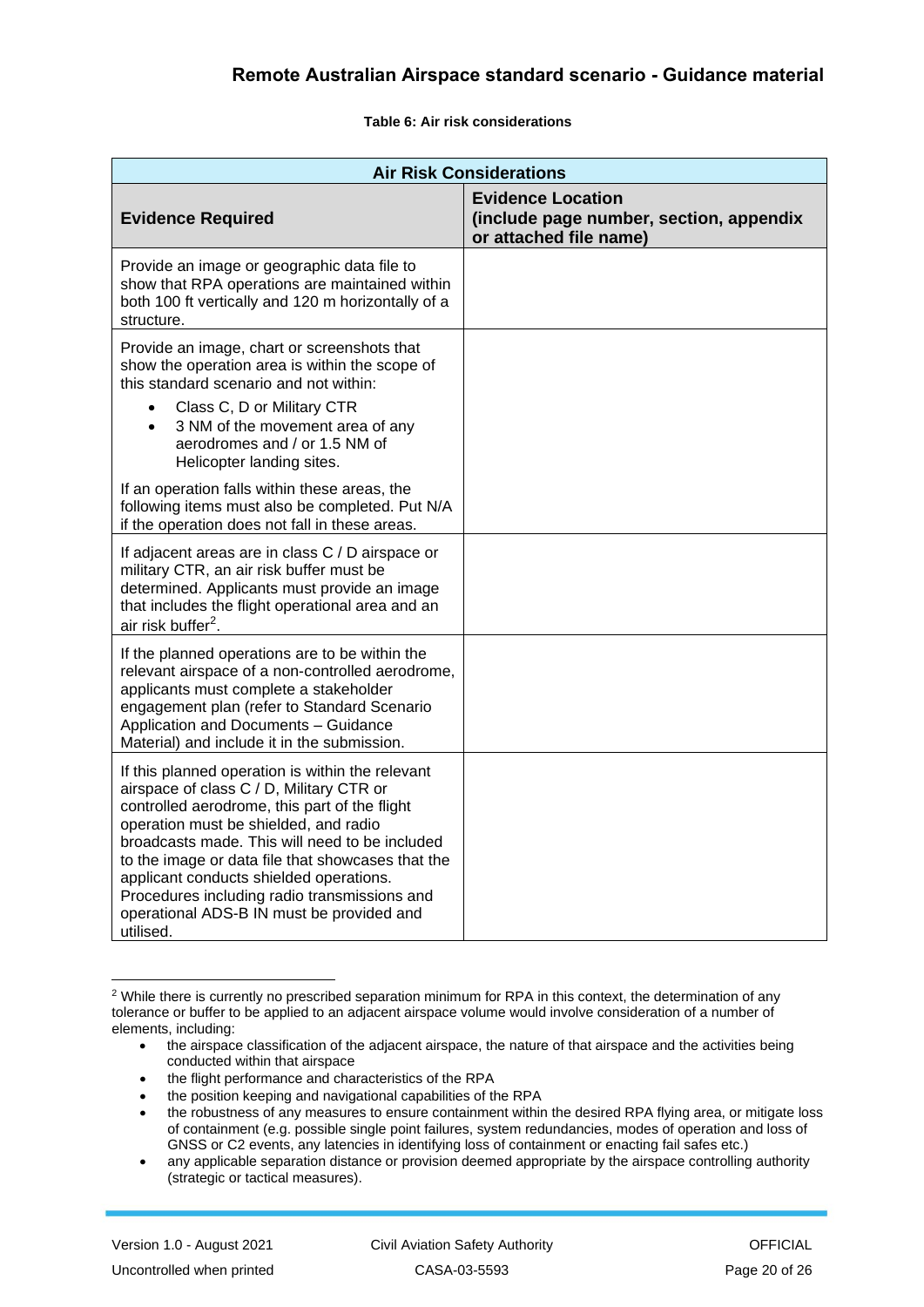| <b>Air Risk Considerations</b>                                                                                                                                                                                              |                                                                                               |  |
|-----------------------------------------------------------------------------------------------------------------------------------------------------------------------------------------------------------------------------|-----------------------------------------------------------------------------------------------|--|
| <b>Evidence Required</b>                                                                                                                                                                                                    | <b>Evidence Location</b><br>(include page number, section, appendix<br>or attached file name) |  |
| For operations within 3 NM of the movement<br>area or within Approach and Departure of a<br>certified non-controlled aerodrome, in the<br>Operations Manual applicants must detail how a<br>relevant event will be managed. |                                                                                               |  |

# <span id="page-20-0"></span>**3.4 Confirmation**

**Step 5:** The previous steps assessed the proposed BVLOS operation against this standard scenario.

 If able to answer YES to the following questions with supporting evidence, complete the next three sections and provide supporting documents.

#### **Table 7: AU-STS 1 checkpoint**

| <b>Check Points</b>                                                                          | <b>Yes</b> | <b>No</b> |
|----------------------------------------------------------------------------------------------|------------|-----------|
| Is the proposed operation within 120 m horizontally and 100 ft vertically of a<br>structure? |            |           |
| Are the RPA characteristics less than 8 m and kinetic energy less than<br>1084 kJ?           |            |           |
| Can a controlled ground area be established?                                                 |            |           |

If the answer is NO to any of the questions above, applicants must either:

- • amend planned operations to fit the operational characteristics of this standard scenario
- check planned operations against a difference standard scenario, or
- • complete a full BVLOS SORA application (more information on this process can be obtained from [rpas@casa.gov.au\)](mailto:rpas@casa.gov.au).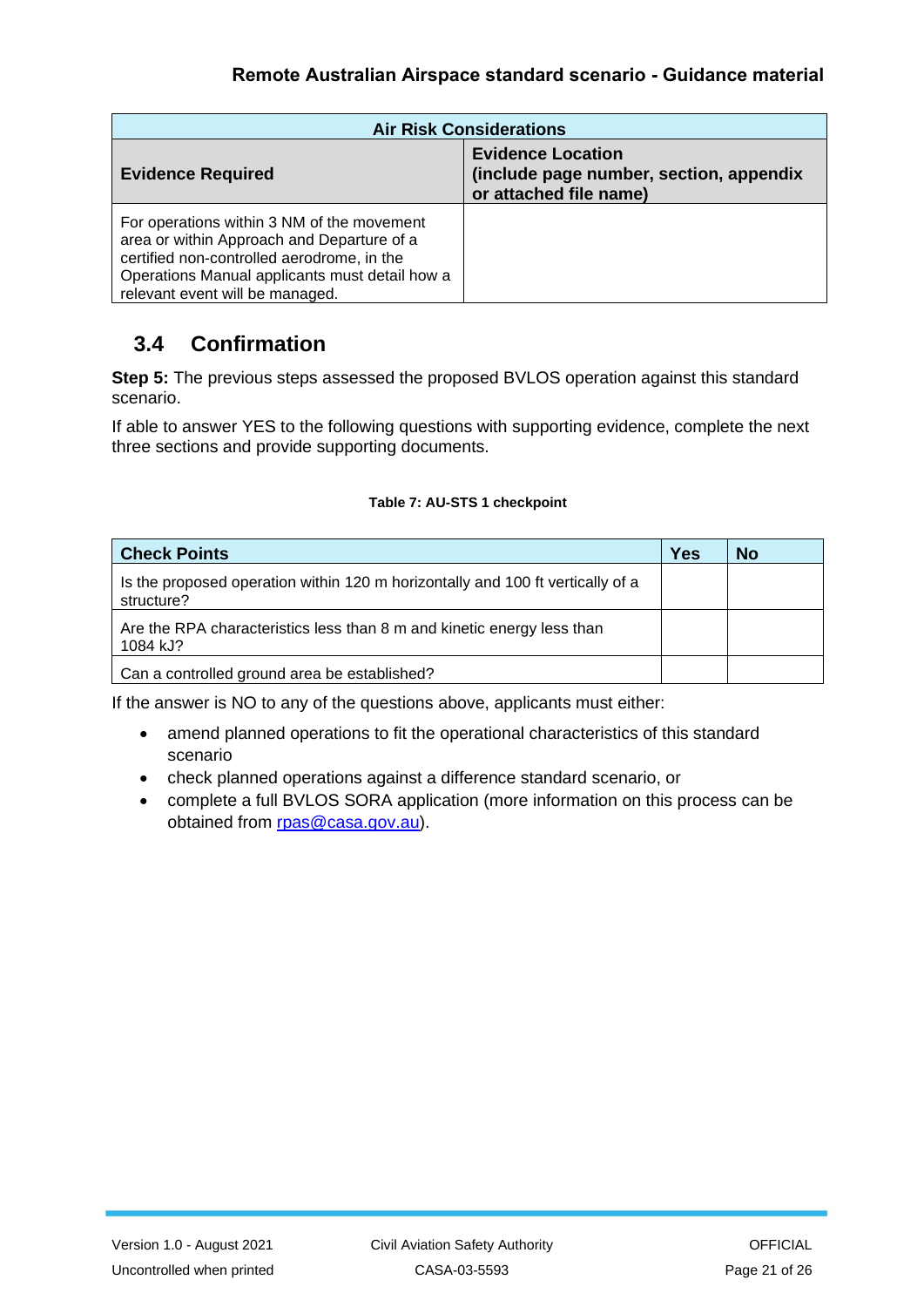# <span id="page-21-0"></span>**4 Additional Supporting Materials**

## <span id="page-21-1"></span>**4.1 Operational Procedures**

**Step 6**: Provide the following operational procedures and documentation:

- (1) An updated Operations Manual for BVLOS operations, including BVLOS procedures, training and record keeping.
- (2) An Emergency Response Plan.
- (3) A completed HMI assessment of all RPAs and RPS.
- (4) A completed stakeholder engagement plan for aerodromes (if required).

 To assist in developing these documents, examples are provided in Standard Scenario Application and Documents – Guidance Material.

## <span id="page-21-2"></span>**4.2 Additional mitigations**

 **Step 7:** Document additional mitigations and provide references for any evidence being providing as support for the application. This is divided into three sections, and they must all be completed:

- Operator Provisions
- Training Provisions
- Technical Provisions.

The outcome of this step is a safety case that supports the application.

| <b>Operator Provision</b>                                                                                                                                                                                         |                                                                                               |  |
|-------------------------------------------------------------------------------------------------------------------------------------------------------------------------------------------------------------------|-----------------------------------------------------------------------------------------------|--|
| <b>Evidence Required</b>                                                                                                                                                                                          | <b>Evidence Location</b><br>(include page number, section, appendix<br>or attached file name) |  |
| Chief pilot record keeping needs to be updated<br>to include items for BVLOS in accordance with<br>MOS Part 101, including:<br>RPAS operational release<br>$\bullet$<br>RPAS operational log<br>Remote Pilot log. |                                                                                               |  |
| A list of remote crew members authorised to<br>carry out BVLOS operations which must be<br>current.                                                                                                               |                                                                                               |  |
| Schedule 1 must be current and also list RPAs<br>that are authorised for this BVLOS standard<br>scenario. Refer to Standard Scenario<br>Application and Documents - Guidance<br>Material.                         |                                                                                               |  |
| Provide provisions or policy in the Operations<br>Manual defining how the remote crew can<br>declare themselves fit to operate before<br>conducting any operation.                                                |                                                                                               |  |

### **Table 8: Additional mitigation - Operator provisions**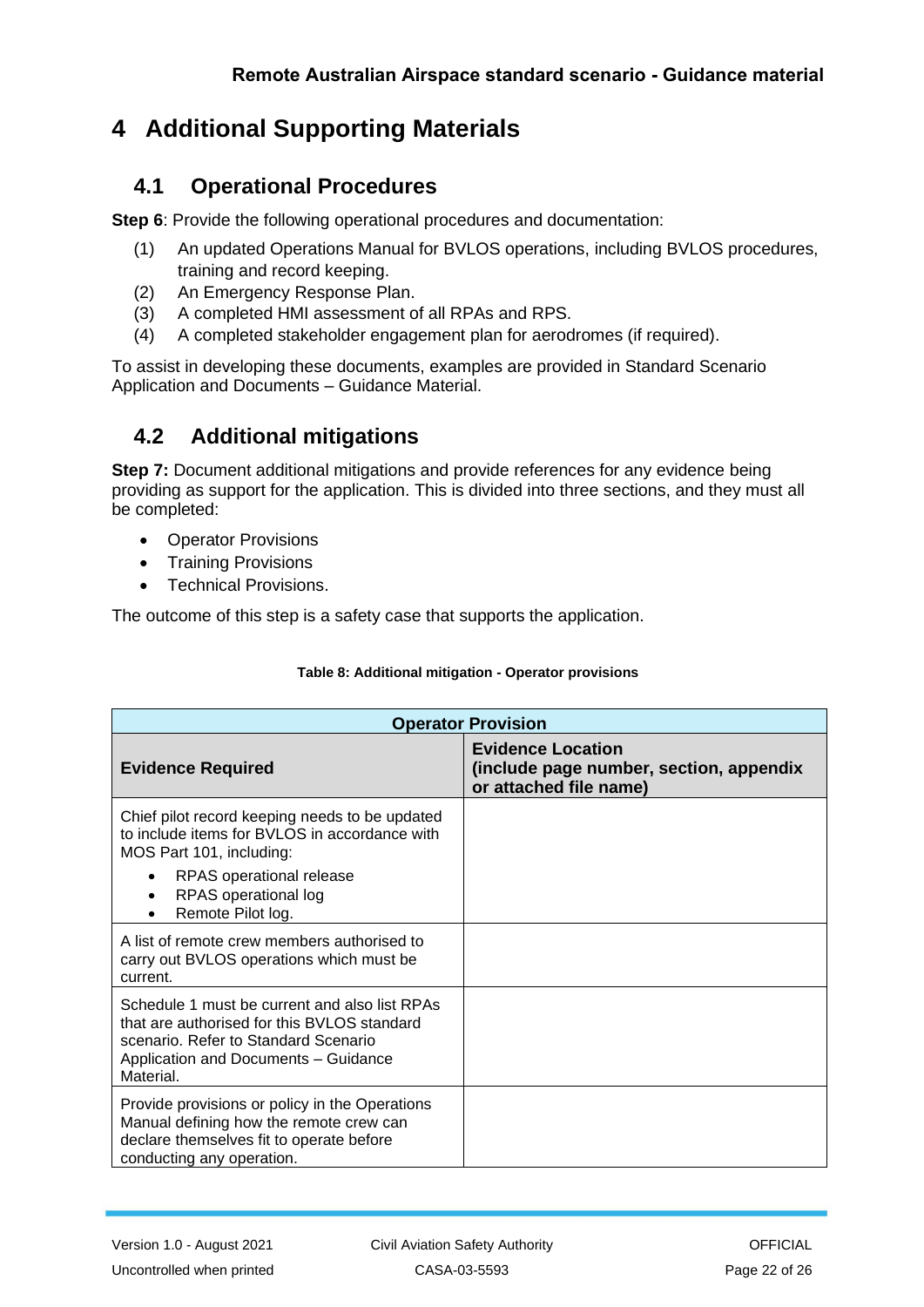| <b>Operator Provision</b>                                                                                                                                                             |                                                                                               |  |
|---------------------------------------------------------------------------------------------------------------------------------------------------------------------------------------|-----------------------------------------------------------------------------------------------|--|
| <b>Evidence Required</b>                                                                                                                                                              | <b>Evidence Location</b><br>(include page number, section, appendix<br>or attached file name) |  |
| Provide documented procedures for accepting a<br>new RPA into BVLOS operational use. Refer to<br>Standard Scenario Application and Documents -<br>Guidance Material.                  |                                                                                               |  |
| Minimum of OEM pre- / post-flight checks<br>documented or referenced in Operations<br>Manual.                                                                                         |                                                                                               |  |
| Operational procedures for BVLOS that cover:<br>flight planning<br>weather<br>normal and emergency procedures<br>occurrence reporting<br>any relevant RPA operational<br>limitations. |                                                                                               |  |
| Radio line of sight viewshed analysis or C2<br>electronic LOS for the operating area.                                                                                                 |                                                                                               |  |
| Record of ERP validation (tabletop exercise).                                                                                                                                         |                                                                                               |  |

#### **Table 9: Additional mitigations - Training**

| <b>Training</b>                                                                                                                                                                                                   |                                                                                               |  |
|-------------------------------------------------------------------------------------------------------------------------------------------------------------------------------------------------------------------|-----------------------------------------------------------------------------------------------|--|
| <b>Evidence Required</b>                                                                                                                                                                                          | <b>Evidence Location</b><br>(include page number, section, appendix<br>or attached file name) |  |
| Type training including the acceptance of RPAs<br>into operation (product inspection / conformity)<br>to be added to the Operations Procedures for all<br>RPA that will be utilised in this standard<br>scenario. |                                                                                               |  |
| ERP training syllabus must be available. An<br>example is provided at Appendix B of Standard<br>Scenario Application and Documents -<br>Guidance Material.                                                        |                                                                                               |  |
| A record of internal ERP training completed by<br>the relevant staff must be established and kept<br>up to date, and Training records kept in<br>accordance with MOS Part 101.                                    |                                                                                               |  |
| All RPs hold RePL with appropriate RPA<br>operating privileges (Category / Weight Class).                                                                                                                         |                                                                                               |  |
| Training and procedures for multi crew<br>operations must be documented in Operations<br>Manual.                                                                                                                  |                                                                                               |  |
| Operations Manual must document training for<br>operation of flight critical support equipment.                                                                                                                   |                                                                                               |  |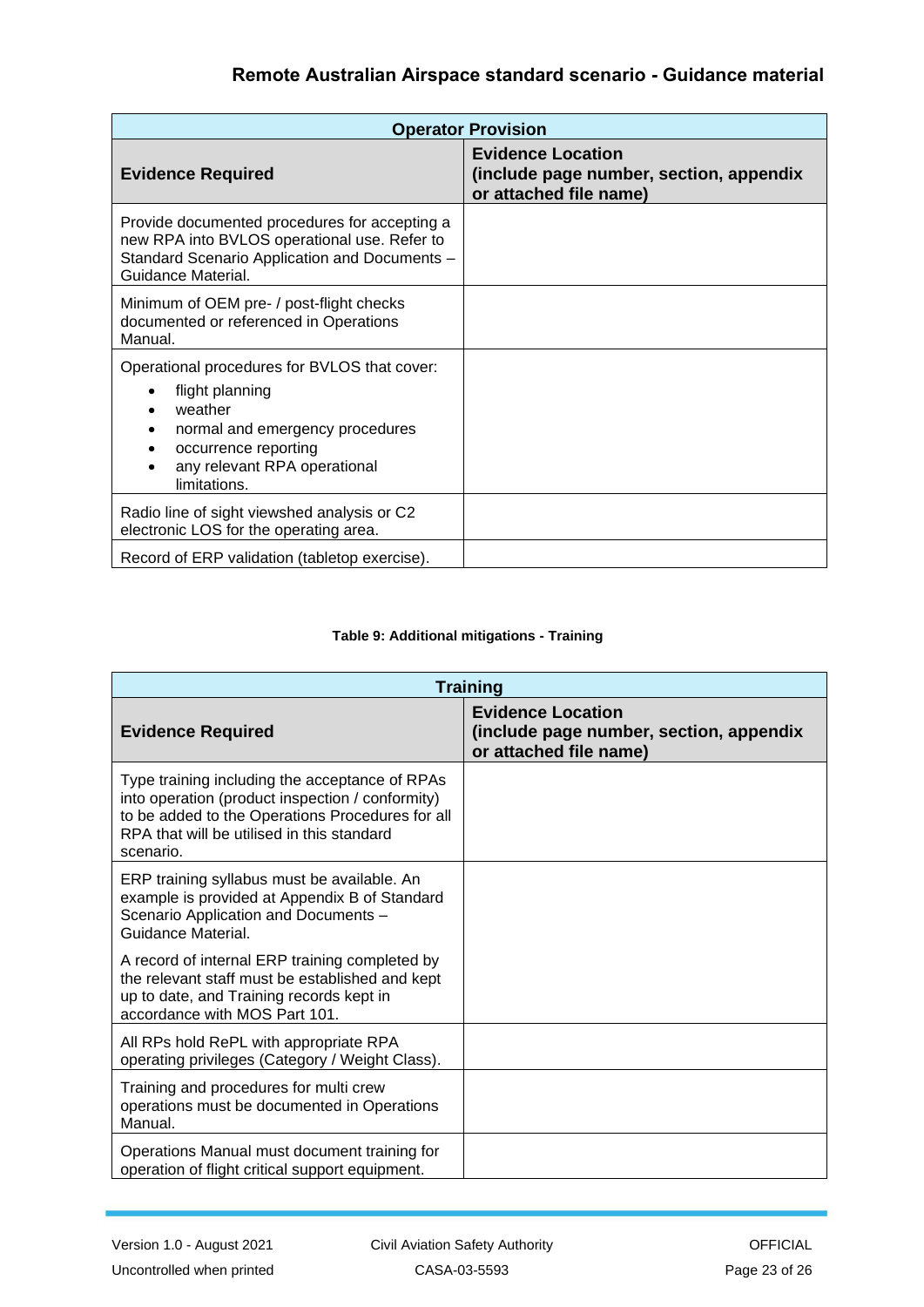#### **Table 10: Operational mitigations - Technical**

| <b>Technical</b>                                                                                                                                                                                                                                                                                                                                                        |                                                                                               |
|-------------------------------------------------------------------------------------------------------------------------------------------------------------------------------------------------------------------------------------------------------------------------------------------------------------------------------------------------------------------------|-----------------------------------------------------------------------------------------------|
| <b>Evidence Required</b>                                                                                                                                                                                                                                                                                                                                                | <b>Evidence Location</b><br>(include page number, section, appendix<br>or attached file name) |
| Demonstrate the RPA will be operated within<br>80% of the specified OEM range and determine<br>the RF spectrum usage and environmental<br>conditions for C3 links are adequate to safely<br>conduct the intended operation, including:<br>detailed procedures in Operations<br>$\bullet$<br>Manual<br>RPA range is listed in Schedule 1 of<br><b>Operations Manual.</b> |                                                                                               |
| Applicants may also illustrate expected RPA<br>operating range in the geographic data file<br>(readable in Google Earth).                                                                                                                                                                                                                                               |                                                                                               |
| Show that all RPAs used for BVLOS operations<br>will be maintained in accordance with the OEM<br>documentation.                                                                                                                                                                                                                                                         |                                                                                               |
| Maintenance records and technical logs for all<br>RPAs to be used for BVLOS operations must be<br>kept in accordance with MOS Part 101<br>regardless of size or weight.                                                                                                                                                                                                 |                                                                                               |
| If the RPA is to be operated in the vicinity of high<br>intensity radio transmissions or similar, the<br>applicant must detail how RPA operations will be<br>safely conducted within this environment.                                                                                                                                                                  |                                                                                               |
| A self-declared HMI assessment is attached as<br>part of this submission. It includes equipment<br>that has been reviewed and considered fit for<br>purpose. HMI assessment completed in<br>accordance with Appendix D Standard Scenario<br>Application and Procedures - Guidance<br>Material.                                                                          |                                                                                               |
| If required, how external services are used and<br>assured must be documented in the Operations<br>Manual.                                                                                                                                                                                                                                                              |                                                                                               |
| Provide maintenance procedures for any flight<br>critical support equipment                                                                                                                                                                                                                                                                                             |                                                                                               |
| In Operations Manual, document how weather<br>limits are defined and how these are monitored.                                                                                                                                                                                                                                                                           |                                                                                               |

## <span id="page-23-0"></span>**4.3 RPA Containment**

 **Step 8:** To ensure a safe recovery from a technical issue involving the RPA, or external system supporting the operation, applicants should assess and describe the effects of the following probable failures: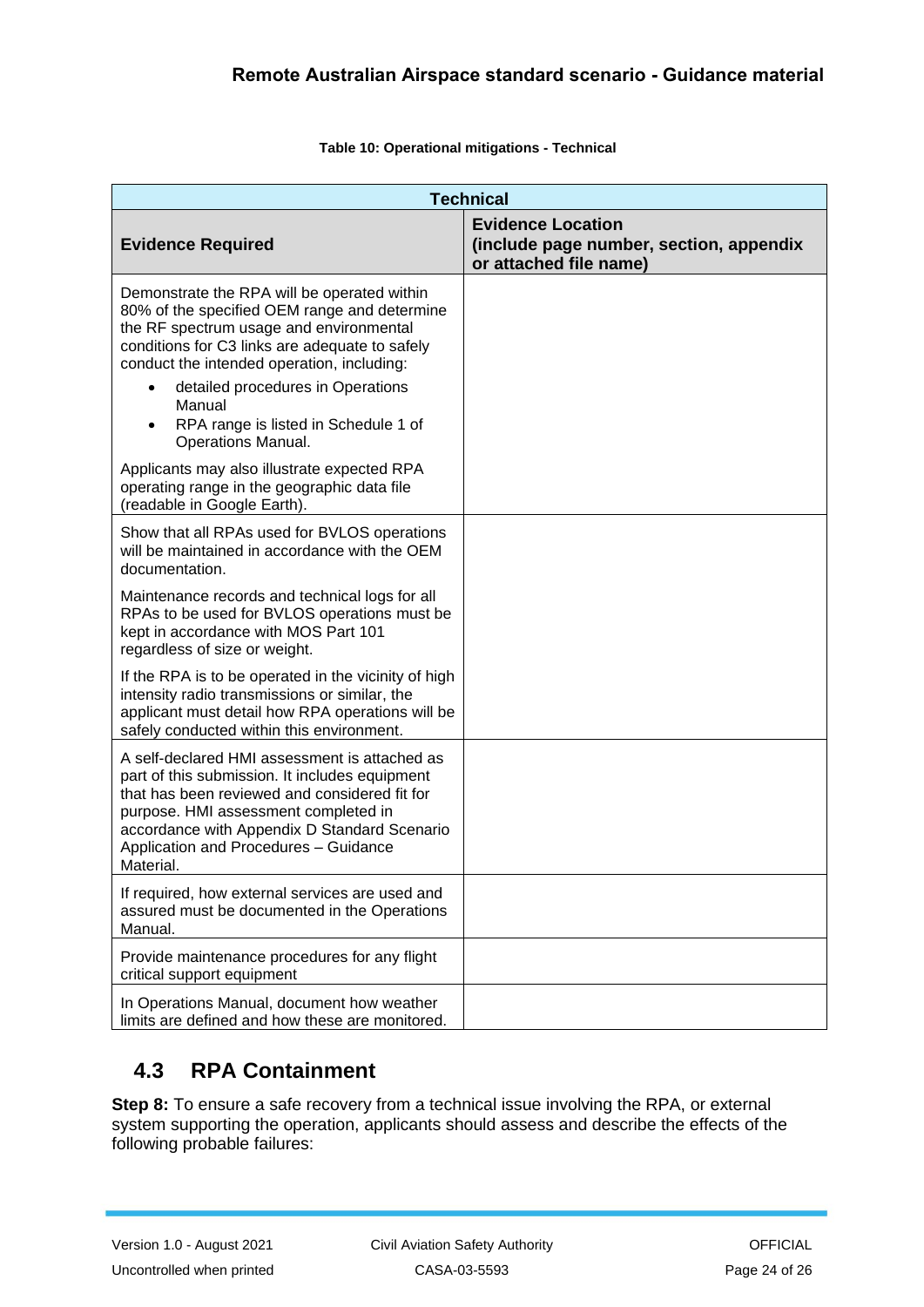- (1) Ability of RPA to continue to fly or make a safe landing with at least one motor inoperative (i.e. the RPA remains controllable) where applicable.
- (2) Intermittent or degraded C2 link particularly at the maximum operating range and / or around vertical obstacles.
- (3) Indications, RPA response and crew procedures / actions in the event of a permanent loss of the C2 link.
- (4) Total or partial failure of the remote pilot station affecting such systems as electronic displays, video feeds, internet, manual control interfaces etc. caused by software, hardware, or power failures.
- (5) Identify any possible single point failures in the RPAS which are critical to the containment of the RPA.
- (6) Navigation system failures, including degradation or total loss of GPS, IMUs, sensors or cameras, that may result in reducing navigation accuracy and / or a loss of available navigation modes.
- (7) Flight planning failures that could result in a loss of containment (i.e. incorrect setting of waypoints / RTH function).

**Outcome:** Provide an analysis of the RPAS that demonstrates that:

- • no probable failure of the RPA or any external system supporting the operation will lead to operation outside of the flight operational area and 1:1 buffer
- • it will be reasonably expected that a fatality will not occur from any probable failure of the RPA or any external system supporting the operation.

Attach supporting evidence and documentation.